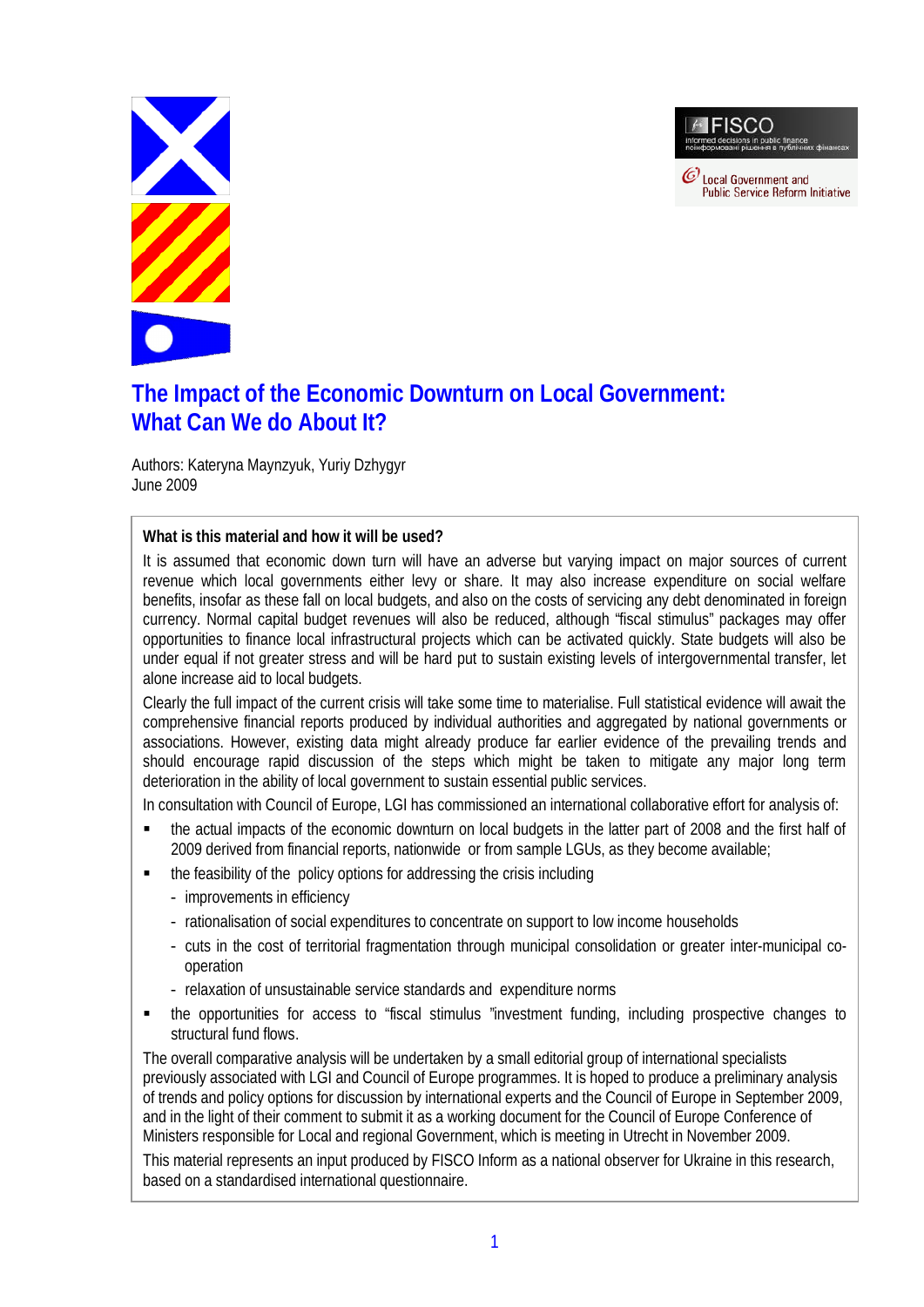# **Content 1. REVENUES AND EXPENDITURES ASSIGNMENT......................................................................................................3 2. STIMULATING LOCAL CAPITAL INVESTMENTS .................................................................................................... 11 3. TARGETING SOCIAL EXPENDITURES ..................................................................................................................... 23**

# **Acronyms and Abbreviations**

| <b>ARC</b><br>BC<br><b>BYuT</b><br>CabMin<br><b>CBC</b><br><b>CMU</b> | Autonomous Republic of Crimea<br><b>Budget Code</b><br><b>Block of Yulia Timoshenko</b><br><b>Cabinet of Ministers</b><br><b>Cross Border Cooperation</b><br><b>Cabinet of Ministers of Ukraine</b> |
|-----------------------------------------------------------------------|-----------------------------------------------------------------------------------------------------------------------------------------------------------------------------------------------------|
| <b>CPI</b><br><b>EBRD</b>                                             | <b>Consumer Price Index</b><br>European Bank for Reconstruction and Development                                                                                                                     |
| EIB                                                                   | European Investment Bank                                                                                                                                                                            |
| <b>ENP</b>                                                            | European Neighbourhood Policy                                                                                                                                                                       |
| EPT                                                                   | <b>Enterprise Profit Tax</b>                                                                                                                                                                        |
| EU                                                                    | <b>European Union</b>                                                                                                                                                                               |
| <b>FDI</b>                                                            | Foreign Direct Investment                                                                                                                                                                           |
| <b>GNI</b>                                                            | <b>Gross National Income</b>                                                                                                                                                                        |
| <b>HUS</b>                                                            | Housing and Utilities Subsidies                                                                                                                                                                     |
| ILO                                                                   | International Labour Organization                                                                                                                                                                   |
| IMF                                                                   | <b>International Monetary Fund</b>                                                                                                                                                                  |
| <b>KIIS</b>                                                           | Kiev International Institute of Sociology                                                                                                                                                           |
| LGI                                                                   | <b>Local Government Initiative</b>                                                                                                                                                                  |
| LGU                                                                   | <b>Local Government of Ukraine</b>                                                                                                                                                                  |
| MinFin                                                                | Ministry of Finance                                                                                                                                                                                 |
| <b>PIT</b>                                                            | Personal Income Tax                                                                                                                                                                                 |
| <b>PM</b>                                                             | <b>Prime Minister</b>                                                                                                                                                                               |
| <b>PPP</b>                                                            | <b>Public Private Partnership</b>                                                                                                                                                                   |
| <b>SME</b>                                                            | Small and Medium Enterprises                                                                                                                                                                        |
| <b>UAH</b>                                                            | Ukrainian Hryvnya                                                                                                                                                                                   |
| VAT                                                                   | Value Added Tax                                                                                                                                                                                     |
| <b>VR</b>                                                             | Verkhovna Rada                                                                                                                                                                                      |
| <b>WB</b>                                                             | <b>World Bank</b>                                                                                                                                                                                   |
| <b>WTO</b>                                                            | World Trade Organisation                                                                                                                                                                            |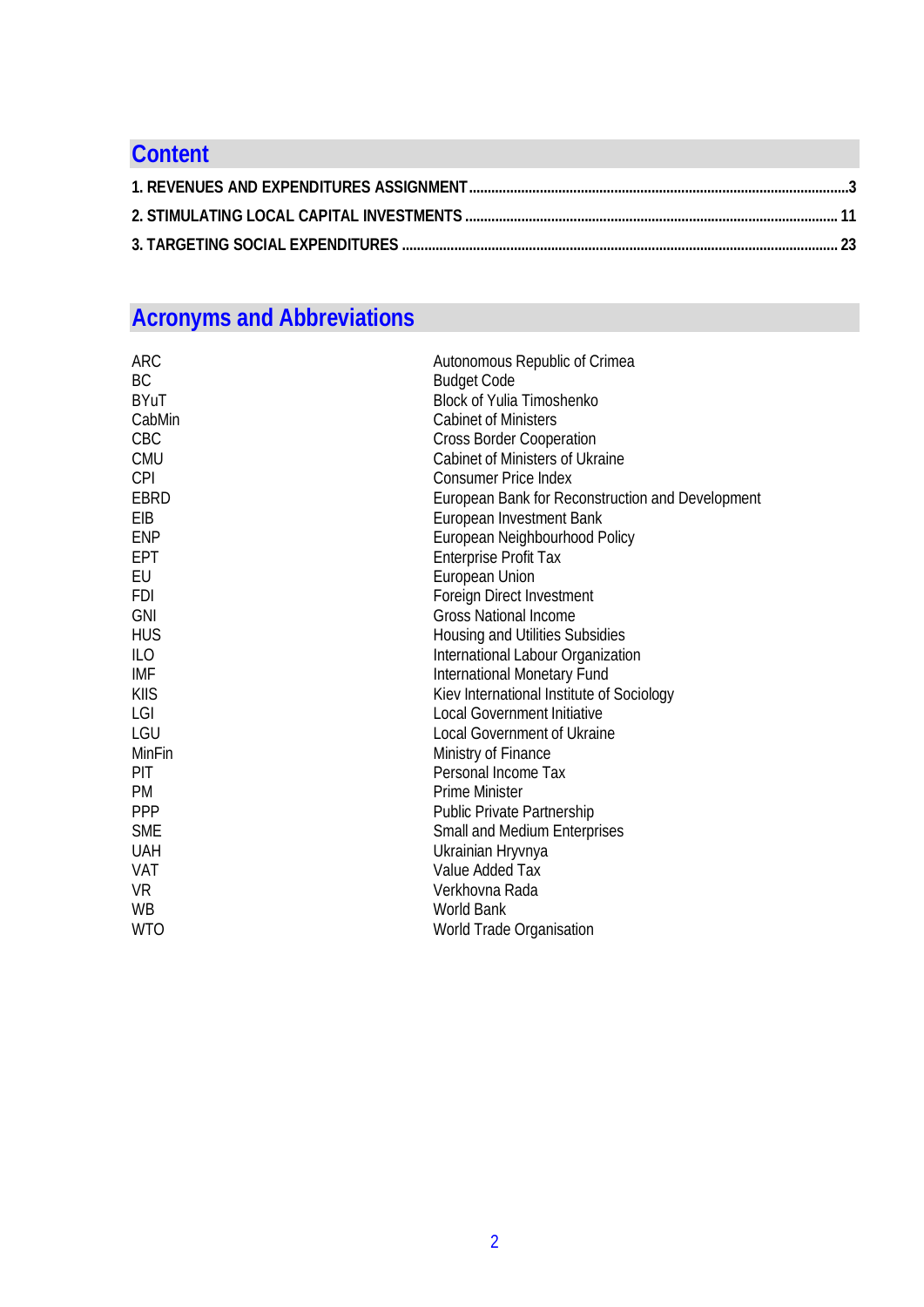## **1. Revenues and Expenditures Assignment**

1.1. Have there been any changes in response to the economic downturn in:

- The assignment of local government revenues and expenditures?
- The authority of LGUs over levy of taxes and charges?
- **No actual change as of 30 June 2009.** At this point, the government did not introduce any change into precrisis assignment of expenditure responsibilities, revenue sources or taxing authorities among levels of government.
- **However, a complex, significant and highly retrograde reform is in the making.** Although the government positions proposed changes as "anti-crisis" measures, their content actually developed gradually over the recent years<sup>1</sup>. The changes are proposed as significant amendments to the Ukraine's Budget Code combined with complementary amendments to other legislation (such as the Land Code, Law on Land Tax, and Law on Land Rent). **Potential reform has several pillars**:
	- **Reduction of local budget autonomy, expansion of opportunities for manual decision-making and re-introduction of the budget "matryoshka"** (in consideration since summer 2008 / first reading). Most of these changes represent legal validation to already existing practices. Major amendments include: an additional, parallel equalisation grant allocated through oblast budgets without clearly specified rules; fixating "protected articles" within the Budget Code; and an explicit requirement to allocate delegated expenditures based on central rules and standards.
	- **Strengthening of sub-rayon budget revenues without expanding their expenditure responsibilities – at the expense of revenue sources previously allocated to regional budgets (rayons and oblasts) (see Chart 1)**. The new Budget Code would allocate 100% of land tax to own revenues of local self-governments (to both – cities of oblast significance and sub-rayon communities (towns, villages and settlements)). At the moment, local self-governments share land tax proceeds with regional governments (sub-rayon communities keep 60%, transferring 15% to rayon and 25% to oblasts, and cities of oblast significance keep 75%, transferring 25% to oblasts). Moreover, overall size of the land tax proceeds is likely to increase considerably because reform package also includes other legislative changes which – as explained by their authors – would significantly extend the tax base and allow local government more flexibility and autonomy in establishing tax rates (by eliminating current legal collisions between the Land Code, the Law on Land Tax, and the Law on Land Rent)<sup>2</sup>. Apart from land tax, own revenues of local self-governments would include administrative fines and (a still nonexistent) property tax. At the same time, proposed new Budget Code leaves expenditure responsibilities of sub-rayon communities at their current marginal level (kindergartens, basic medical care, local libraries and cultural activities) – which corresponds to their administrative capacity according to most studies<sup>3</sup>.
	- **Proposed change implies that cities of oblast significance and rayons which have comparable expenditure responsibilities – will experience opposite changes in revenues (increase for cities; decrease for rayons).** Currently – *and* according to proposed new Budget Code – the bulk of basic services in key delegated functions is assigned in equal amounts to rayons and cities of oblast significance.
	- **More detailed itemisation of expenditure assignments, extending lists of concrete ways in which local governments should provide social services.** Allocation of functions in social services as such is not changed. However, description of local expenditures included into calculation of equalisation transfers is extended to include a series of additional specific items such as: centres of social rehabilitation of disabled, centres of professional rehabilitation of disabled, centres of social services for youth.

<sup>2</sup> Based on an interview with MP Andriy Senchenko, Mirror Weekly, 14-20 March 2009, <http://www.dt.ua/1000/1550/65669/> 3 *Improving Intergovernmental Fiscal Relations and Public Heath and Education Expenditure Policy: Selected Issues,* 2007, WB;

<sup>&</sup>lt;sup>1</sup> As flagged, e.g., in *Positioning LGI/OSI policy dialogue to support decentralisation in Ukraine, FISCO Inform, October 2008* ([http://www.fisco-inform.com.ua/?module=an&action=preview&id=80\)](http://www.fisco-inform.com.ua/?module=an&action=preview&id=80)

*SUFTAR Project Final Report*, DFID / University of Birmingham, 2006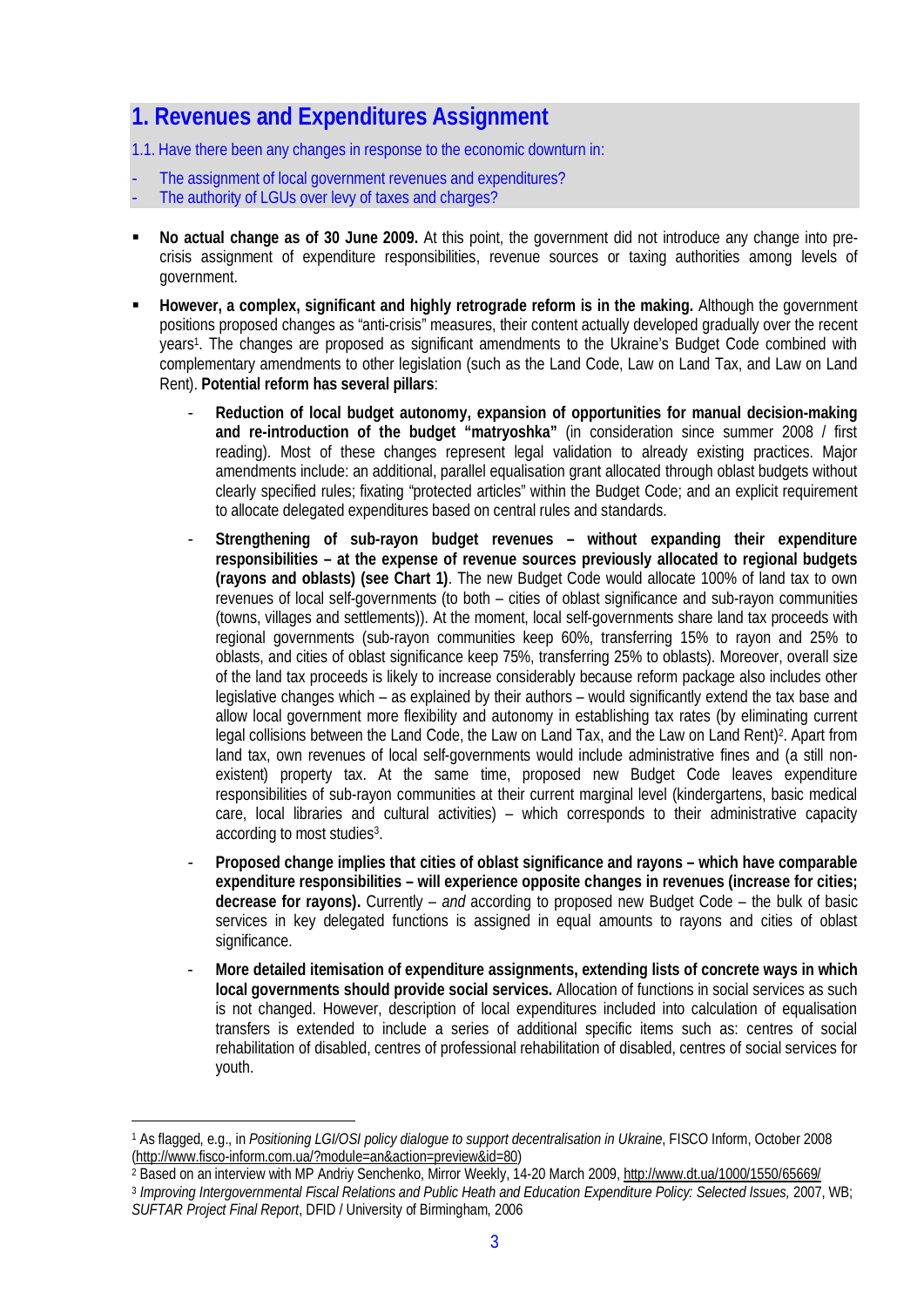- **Inclusion of programmes in housing & utility ("communal") development into expenditures taken into account in calculation of transfers ("delegated functions").** "Programmes for development of communal sphere" are listed as delegated functions in oblasts, rayon and city budgets. "Local" programmes in this sphere remain outside the formula for calculation of equalisation transfers (which means that increase in these expenditures does not affect the size of equalisation transfers).

**Chart 1. Changes in revenue assignments in the Amended Budget Code**



- **Assumption of local government role by sub-rayon communities with population larger than 401 and direct equalisation of** *all* **local self-government budgets by the MinFin.**

The reform proposes direct calculation / allocation of equalisation transfers by the MinFin to all villages, settlements and sub-rayon towns with population over 401 *after the next round of local council elections*. Until that time, transfers would be calculated for *all* villages, settlements and sub-rayon towns regardless of their size.

Re-introduction of sharing arrangement for Enterprise Profit Tax (EPT). 10% of EPT from private enterprises is now included into local budgets; moreover, it is included as revenues of the "development budget" (which is part of the local budgets which could be approved with deficit).

**The reform has strong political backing and high likelihood of approval.** Throughout the crisis and until the time of this note (June 2009), the reform was promoted by the current government (and personally Prime Minister Tymoshenko). The promise of land tax proceeds and direct transfers to sub-rayon communities was widely publicised and resonated very positively with rural population (at the time of upcoming elections). But although PM Tymoshenko presented the reform as a political challenge, it actually contains elements of policies promoted by all other political forces (including the scenario for territorial re-organisation backed by the President). Opposition (Party of Regions), which criticises the current proposal, subscribed to a back-up version which contains most of the same provisions; it also did not reject the draft at any stage but, in some cases, abstained from voting (at the background of limping negotiations between this party and the PM's BYuT). Amendments were voted by the Verkhovna Rada on 23 June 2009 and are expecting Presidential signature.

- **Cosmetic changes are considered for local taxation but were not yet approved.** A several-year old process aimed at streamlining current contradictions in local tax legislation continues at regular speed. A draft law summarising latest proposals was submitted to the parliament. It eliminates local taxes whose administration costs are higher than proceeds<sup>4</sup> and acknowledges (a still non-existent) property tax as a local tax.
- **The central government tries to administratively increase the proceeds from local and shared taxes& fees.** Several measures and initiatives are directed at various local proceeds:

<sup>4</sup> Communal tax, horse racing participation and wins fee, dog fee, fees on using local symbols, fees on film shooting, fees on local auctions and lotteries, and fees for issuing property authorisation documents.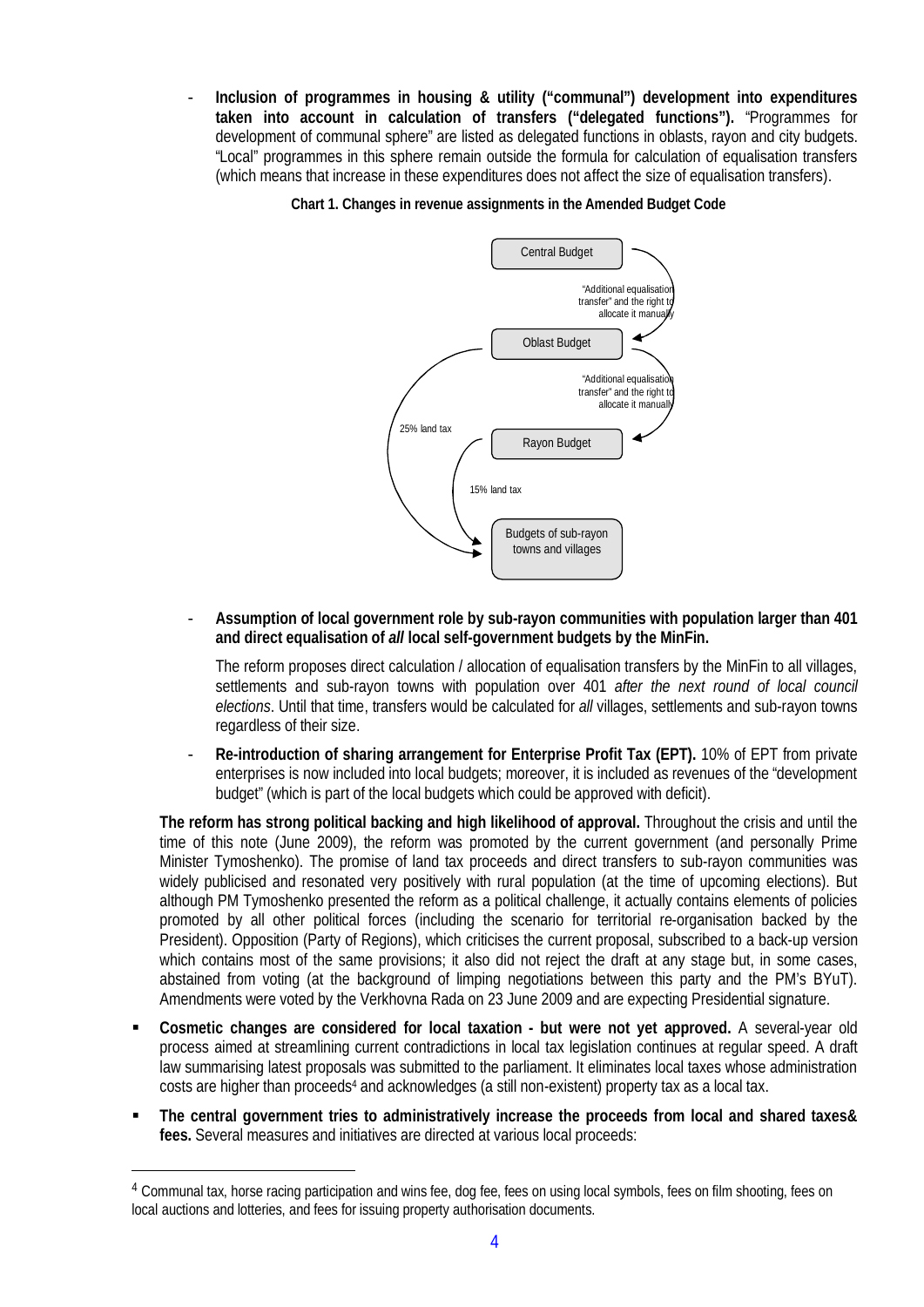- About 20-fold overall increase in road fines (half of which stays in local budgets, and would be increased to 100% under proposed new Budget Code).
- Proposals for considerable reforms in land tax<sup>5</sup> which is estimated to increase proceeds by 4 billion annually.
- CabMin Resolution<sup>6</sup> which "recommends" local governments to charge maximum rates of single tax on private entrepreneurs who work abroad.

1.2. How far are efforts to concentrate shrinking financial resources on maintaining essential public services undermined by expenditure norms or service standards which are unsustainable in current economic circumstances? Are any measures to relax such requirements in progress?

- **Mismatch between administrative and financial responsibilities imposed on sub-national governments has been the core problem of Ukraine's intergovernmental finance long since pre-crisis times.** Local governments have very low discretion in allocating funds and administering respective programmes. Administrative decision-making (including facility-level budgeting) is subject to a rigid vertical structure of input norms, dictated by central line ministries. These norms are contained in ministerial guidelines dictating the amounts of staffing and other resources based on existing infrastructure inputs, but also in constitutional prohibition of closing facilities in healthcare and education. These norms are also the key principle behind budgeting at the facility level and negotiating these budgets with local governments. One consequence is imposition on local governments of vertically protected recurrent spending, including half of the total public wages. Some decisions on local approaches to service provision are also stimulated by incentives built in the transfer formula as described earlier. This input based budgeting, which permeates the system, creates strong negative implications for technical and allocative efficiency in key sectors, where the quality of service delivery is deteriorating at dramatic rates.
- **Personal income tax the key shared revenue in local budgets shrunk rapidly during the post-crisis period, and this loss was not compensated by equalisation transfers.** Chart 2 demonstrates that total revenues of local budgets have changed (fallen) synchronically with PIT throughout the crisis, which implies that equalisation transfers were not sufficient to counterweigh the effect of the falling revenues from this tax.



**Chart 2. Monthly year-to-year % change in local revenues (in real terms)<sup>7</sup>**

<sup>5</sup> Through changes to the Land Code, the Law on Land Tax, and the Law on Land Rent.

<sup>6</sup> CMU Resolution No 236, 05/03/2009

<sup>7</sup> Source: Treasury Budget Execution reports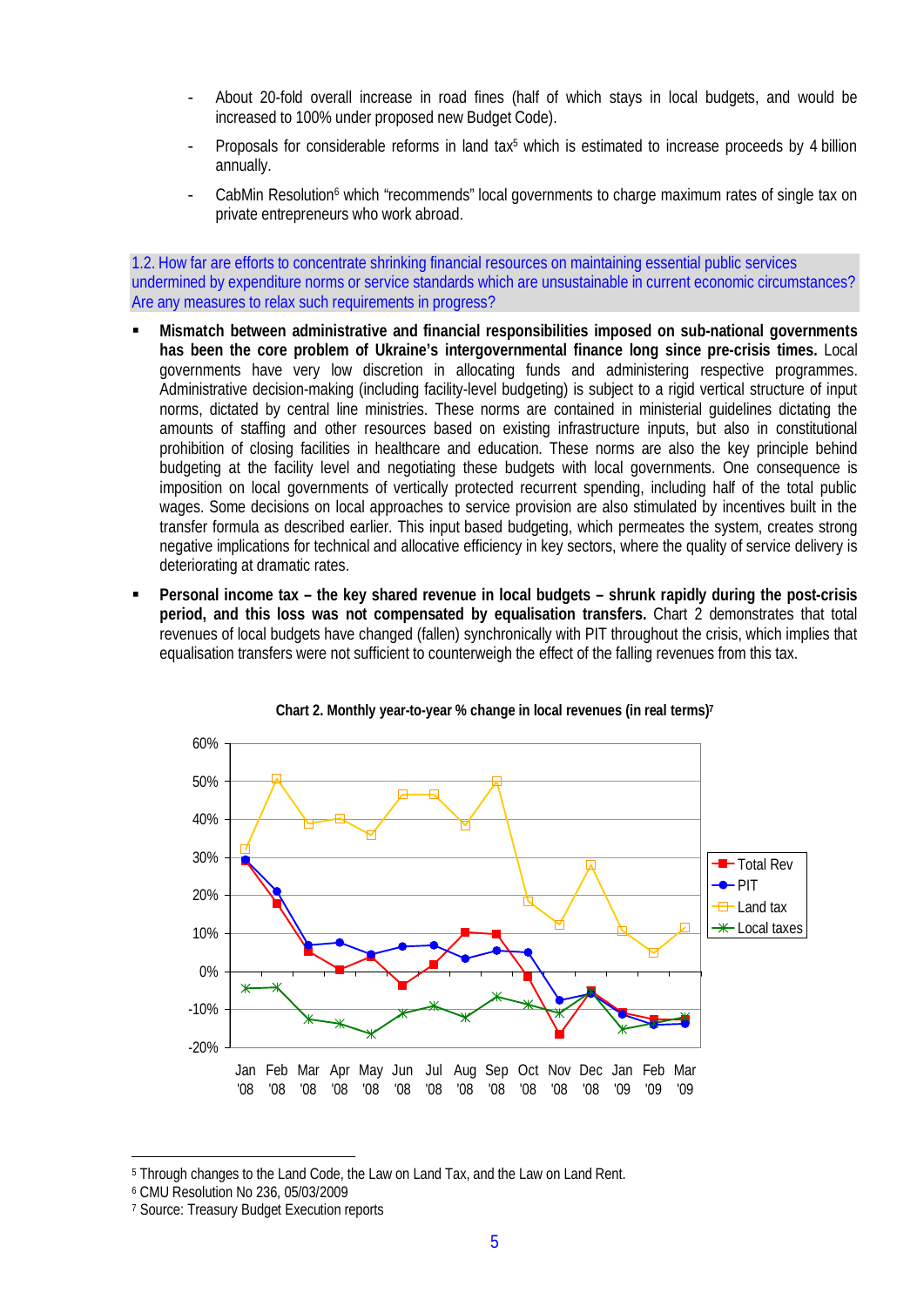- **The government insists that local governments have sufficient funds to finance all social expenditures in a regular way. It also denies – or downplays – growing wage arrears and unemployment, which stand behind the plummeting PIT.** The government's reports and statements on crisis-related labour market statistics describe trends in wage arrears and unemployment which are significantly more optimistic than existing sociological evidence and media reports – implying excessively optimistic prospects for PIT and local revenues.
	- **Unemployment.** The latest official statistics for unemployment released by the State Statistics Committee (average for 2008) was 6.9% (according to ILO methodology). According to this source, this indicator actually decreased throughout 2008 (from 7,6 in the first quarter). No official data was published for any month of the 2009. At the same time, sociological survey quoted earlier discovered that, in April, 10.6% of the sample reported having lost their job (11% in the February survey). On top of this, 3.4% reported having being sent to unpaid vacations (4.6% in the February survey).
	- **Wage arrears.** Throughout November 2008 June 2009, the Government has reported that wage arrears in budget-funded organisations were non-existent<sup>8</sup> or incidental and diminishing<sup>9</sup>; and that wage arrears of other employers (including state funded enterprises) picked in April 2009 at UAH 1,7 billion but decreased afterwards (the latest published statistics is for 1 May 2009). The Government has repeatedly referred to strong administrative measures it plans to use to influence employers to decrease wage arrears (both in state<sup>10</sup> and private<sup>11</sup> ownership) – to surprise and protest of private employers<sup>12</sup>.

The size of overall wage arrears reported by the State Statistics committee differ significantly from evidence imputed from sociological survey. Table 1 demonstrates this comparison based on sociological survey by the Kyiv International Institute of Sociology, which found that in April, 10% of the representative sample reported arrears in wages or pensions<sup>13</sup> (already a drop from 13.5% in February). Based on official number of employed and pensioners, the minimum wage and average pension, arrears for only one month would represent UAH 2,3 billion – which is almost twice higher than the official number.

|                                                                                   | <b>Official Statistics</b>                            |                                                   | Imputed numbers                                                                | <b>Official Statistics</b>                                            |                                                                |  |
|-----------------------------------------------------------------------------------|-------------------------------------------------------|---------------------------------------------------|--------------------------------------------------------------------------------|-----------------------------------------------------------------------|----------------------------------------------------------------|--|
|                                                                                   |                                                       |                                                   |                                                                                | Arrears in wages and pensions                                         |                                                                |  |
|                                                                                   | No of people (State<br>Statistics Committee.<br>2008) | Min wage /<br>Average pension<br>as of April 2009 | 10% of each group $(=$<br>no of people with<br>arrears according to<br>survey) | Imputed for one<br>month, based on min<br>wage and average<br>pension | Reported by State<br>Statistics Committee.<br>as of 01/05/2009 |  |
| Employed population (age 15-70)<br>Pensioners                                     | 20 972 300<br>13 800 000                              | 625<br>751                                        | 2 097 230<br>1 380 000                                                         | 1 310 768 750<br>1036932000                                           |                                                                |  |
| <b>Total</b>                                                                      |                                                       |                                                   | 3 477 230                                                                      | 2 347 700 750                                                         | 1404 600 000                                                   |  |
| No of people reporting arrears in wages<br>/ pensions in KIIS survey (April 2009) |                                                       |                                                   | 10%                                                                            |                                                                       |                                                                |  |

**Table 1. Wage arreas in April 2009: official statistics and estimates imputed from sociological surveys<sup>14</sup>**

<http://www.fisco-inform.com.ua/?module=news&action=view&id=2875>

<sup>8</sup> <http://www.fisco-inform.com.ua/?module=news&action=view&id=2701>

<sup>9</sup> <http://www.fisco-inform.com.ua/?module=news&action=view&id=2721>

<sup>10</sup><http://www.fisco-inform.com.ua/?module=news&action=view&id=2055,>

<http://www.fisco-inform.com.ua/?module=news&action=view&id=2704,>

<http://www.fisco-inform.com.ua/?module=news&action=view&id=2729>

<sup>11</sup><http://www.fisco-inform.com.ua/?module=news&action=view&id=2746,>

<http://www.fisco-inform.com.ua/?module=news&action=view&id=2798,>

<sup>12</sup><http://www.fisco-inform.com.ua/?module=news&action=view&id=2848>

<sup>13</sup> Press Releases, KIIS, Crisis Effects on Population of Ukraine, [www.kiis.com.ua](http://www.kiis.com.ua)

<sup>14</sup> Source of official data: State Statistics Committee of Ukraine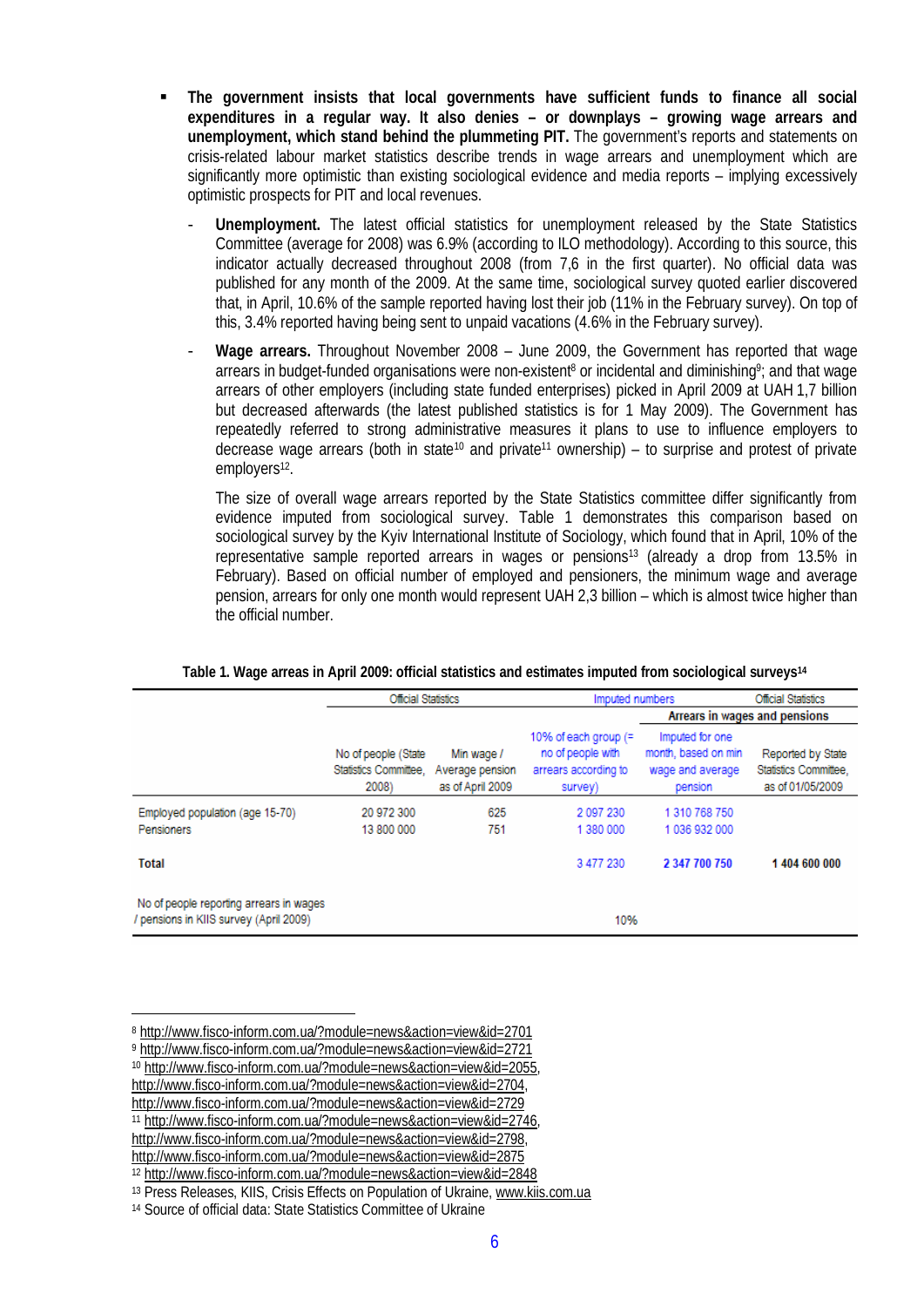- **The central government (the CabMin** *and* **the President) regularly appeals to local governments requesting them to honour expenditure responsibilities (and to organisations – requesting them to pay off wage arrears if/where they exist).** The rhetoric on the issues related to the current problems in financing local expenditures (mostly, wages) is focused on declarative requests and browbeating of local governments rather than on finding ways to release their (centrally mandated) expenditure obligations. Examples include a statement of the Deputy Minister of Finance Mr. Matvijchuk in January 2009 about absence of reasons to have any arrears in regular financing of social expenditures<sup>15</sup>; a request of the President in June 2009 to the oblast governors to immediately pay off all recently accumulated wage arrears given that "the 2009 State Budget Law has not approved a single kopec of social arrears"<sup>16</sup> .
- **Disguised policies to address wage arrears in private sector: selective repayment of VAT refund arrears to defaulting enterprises.** Since April 2009, the Government is working to develop a mutual settlement with private enterprises who have wage arrears to their employees: the Government would select these enterprises as primary candidates for receiving repayment of existing VAT refund arrears from the budget – but this repayment would be allocated immediately into accounts payable as wages to the employees, open in a state-owned bank<sup>17</sup>. Although this scheme would allow to repay some of the wage arrears to the population, and to generate a respective flow of PIT into local budgets, it promotes a highly opaque approach to VAT administration (which in itself is one of the core fiscal problems for Ukraine) and is also highly distortive since it establishes state support to least competitive enterprises.
- **Disguised policies to address wage arrears in public sector: possibility of plans for mandatory sales of T-bills to public employees, with unclear implications for PIT.** In April 2009, the Ministry of Finance announced plans to begin issuing T-bills (internal government bonds) for sales to general public. Annual rate of return for these bonds is set at 8%, which is considerably lower than even expected inflation rate. This leads observers to expect that the new T-bills would be placed through mandatory sales to public employees, as was practiced in the Soviet times<sup>18</sup>. At the background of growing arrears in the public sector, this tool could help to account wage arrears as internal public debt (rather than arrears). If this scheme takes place, its accounting will also matter for PIT liabilities (if Tbills purchases against wage arrears would be accounted as "voluntary" at the cost of received wages, that would imply regular tax liabilities on the PIT).
- **The Government has reduced allowed maximum of staff in sub-rayon administrations; but increased their minimum salaries by 50%.** In May 2009, the Government changed procedures for staffing sub-rayon administrations<sup>19</sup>. The maximum allowed size of staff was reduced from 20-27 to 15-18; the allowed limits (which were previously specified regardless of the community size) are now broken down into 7 categories and depend on the size of population. At the same time, the Government increased their salaries by 50% with simultaneous elimination of an extra allowance previously paid from rayon budgets<sup>20</sup>. This should make sub-rayon administration salaries less dependent on rayon-level decisions. The change is presented as the first step in gradual reformation of public administration salaries of local self-government<sup>21</sup>.
- **In other delegated functions, there is no action or intention to release expenditure norms or service standards.**
- **On the contrary: the government is increasing the centrally established thresholds of the subsistence minimum and minimum wage22, which affect public wages within delegated functions. Without releasing the limits for firing staff in healthcare and education, that is a mandatory burden on local budgets.** The 2009 State Budget Law left the subsistence minimum unchanged (UAH 626); but

<sup>15</sup><http://www.fisco-inform.com.ua/?module=news&action=view&id=2042>

<sup>16</sup><http://www.fisco-inform.com.ua/?module=news&action=view&id=3188>

<sup>17</sup> CMU Resolution No 312, 02/04/2009, *"On the issue of repaying in 2009 wage arrears and payroll payments which have accumulated as of 1 April 2009, at the cost of amounts of VAT refund from the budget".*

<sup>18</sup><http://www.fisco-inform.com.ua/?module=news&action=view&id=2839>

<sup>19</sup> CMU Resolution No 494 of 23/05/2009 (becomes effective from 01/01/2010); *"On changes into Annex 5 of the CMU Resolution No 1349 of 03/12/1997"*.

<sup>20</sup> CMU Resolution No 504 of 27/05/2009; *"On changes into CMU Resolution No 268 of 09/03/2006"*.

<sup>&</sup>lt;sup>21</sup> E.g.,<http://www.fisco-inform.com.ua/?module=news&action=view&id=3077>

<sup>22</sup> Both thresholds are established by the annual State Budget Law.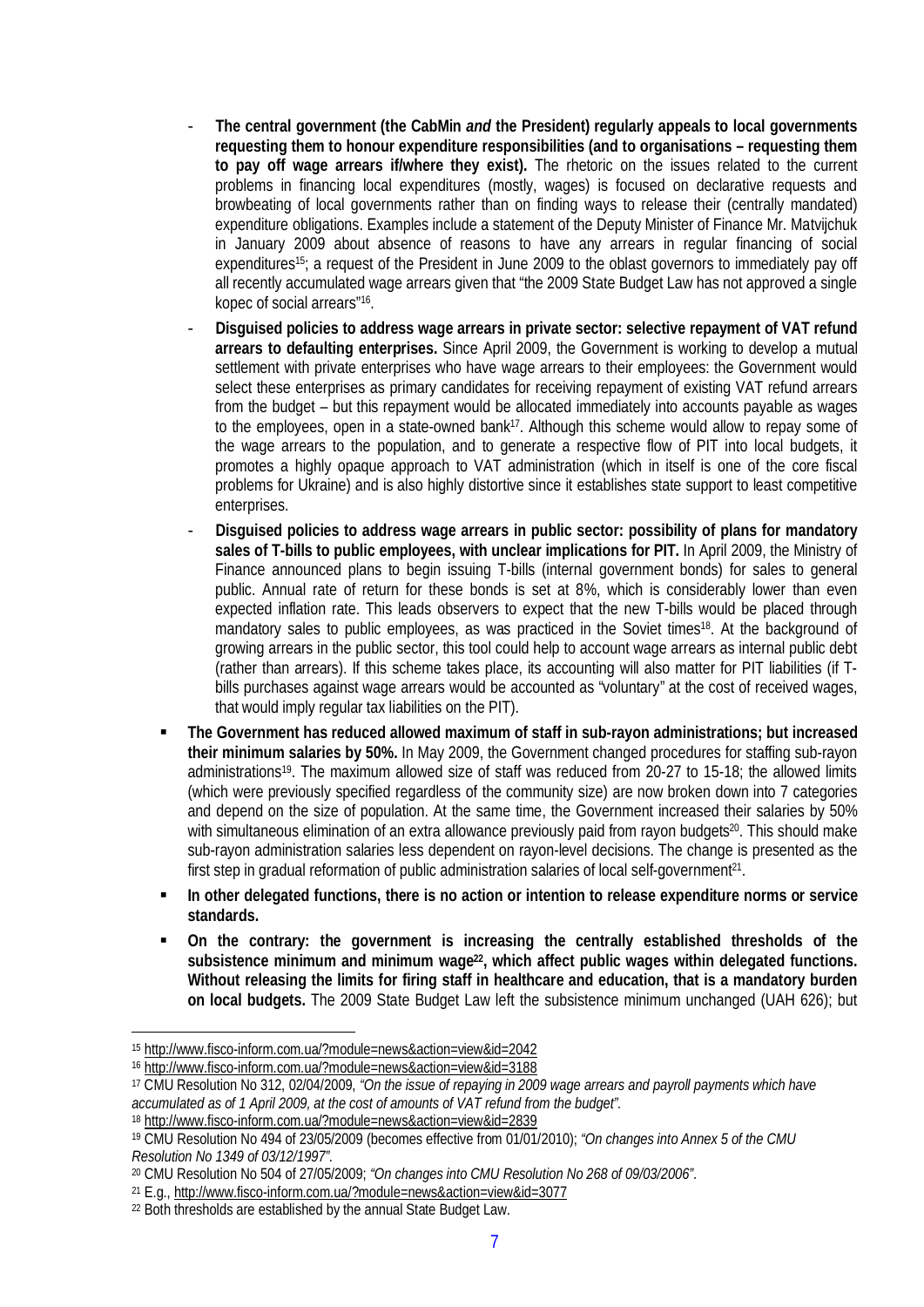established a schedule for gradual increase of the minimum wage over 2009 (see Table 2). Most recent increase became effective in April 2009. The opposition requests to increase both thresholds even further (by one estimate, to UAH 865)23. President has been critical of the increase and vetoed an attempt to start establishing the subsistence level through a separate law (which would make it easier to change) and a law which requires the minimum wage to be no lower than the subsistence level (which, however, is now effectively the case). The President explained his veto with an assessment that an increase would imply additional expenditures on wages at the level of UAH 50 billion<sup>24</sup>.

 **Overall tone of central rhetoric about local responsibilities over central functions remains highly irresponsible.** Individual line ministries increasingly appeal to the need for pressuring local governments for participating in central programmes - on unclear terms. An example is a request from the Minister of Family, Youth and Sports Mr. Pavlenko to the President, asking him to request local governments to assist in providing housing for participants of Olimpic games and other important sportsmen.

|                              | Nominal minimum wage (UAH) |      |      |      |      | % Increase over previous period |      |      |
|------------------------------|----------------------------|------|------|------|------|---------------------------------|------|------|
|                              | 2006                       | 2007 | 2008 | 2009 | 2006 | 2007                            | 2008 | 2009 |
| Quarter I                    | 350                        | 400  | 515  | 605  | 5%   | 0%                              | 12%  | 0%   |
| Quarter II                   | 350                        | 420  | 525  | 625  | 0%   | 5%                              | 2%   | 3%   |
| Quarter III                  | 375                        | 440  | 525  | 630  | 7%   | 5%                              | 0%   | 1%   |
| Oct-Nov                      | 375                        | 460  | 545  | 650  | 0%   | 5%                              | 4%   | 3%   |
| <b>Dec</b>                   | 400                        | 460  | 605  | 669  | 7%   | 0%                              | 11%  | 3%   |
| Increase throughout the year |                            |      |      |      | 14%  | 15%                             | 17%  | 11%  |

|  |  |  | Table 2. Changes in minimum wage in 2006-2009 |
|--|--|--|-----------------------------------------------|
|  |  |  |                                               |
|  |  |  |                                               |

Source: annual State Budget Laws of Ukraine

 **Growing political standoff between key governmental structures creates contradictory legal decisions and increases overall weakness of the legislative mandates as such.** One recent example is the Presidential ban on the possibility for the Prime Minister and the CabMin to give mandatory instructions to central or local authorities. The Prime Minister did not find the ban as having any implications on her routine approach<sup>25</sup>.

1.3. What measures have been implemented or considered to improve the efficiency of local government expenditure by use of performance audit, benchmarking or other processes with similar aims?

- **No actual change as of 30 June 2009.**
- **Most local governments have approved "anti-crisis action plans", in response to an instruction from the Prime Minister, but most of them are not aimed at making spending more efficient.** Spending efficiency measures in most of these plans do not rely on analysis of service value and costs. Proposed measures are limited to closing as much public institutions and jobs as allowed by central regulations, cutting all possible administrative and entertainment expenditures, and shifting public services away from financing from the given local budgets (through transferring it to another budget, user-chargers or complete "self-financing")<sup>26</sup>.
- **The government announced some ad-hoc measures which may improve local budgeting processes in future:**
	- **Proposal to introduce a compulsory requirement for receiving capital subventions for local governments to have an approved "general layout" (a legally binding decision of the local council on future construction and development projects).** According to Ministry of Regional Development and Construction, a strategy of local or regional development is not a sufficiently authoritative document to expect that all its aspects would be implemented, if it is not reflected in the

<sup>23</sup><http://www.fisco-inform.com.ua/?module=news&action=view&id=2697>

<sup>&</sup>lt;sup>24</sup><http://www.fisco-inform.com.ua/?module=news&action=view&id=1982>на

<sup>25</sup><http://www.fisco-inform.com.ua/?module=news&action=view&id=3008>

 $26$  E.g., see "Anti-crisis action plan for minimising the influence of financial and economic crisis on the economy of the Luhansk Oblast", approved by the Luhansk Oblast Council on 27/11/2008, No 25/12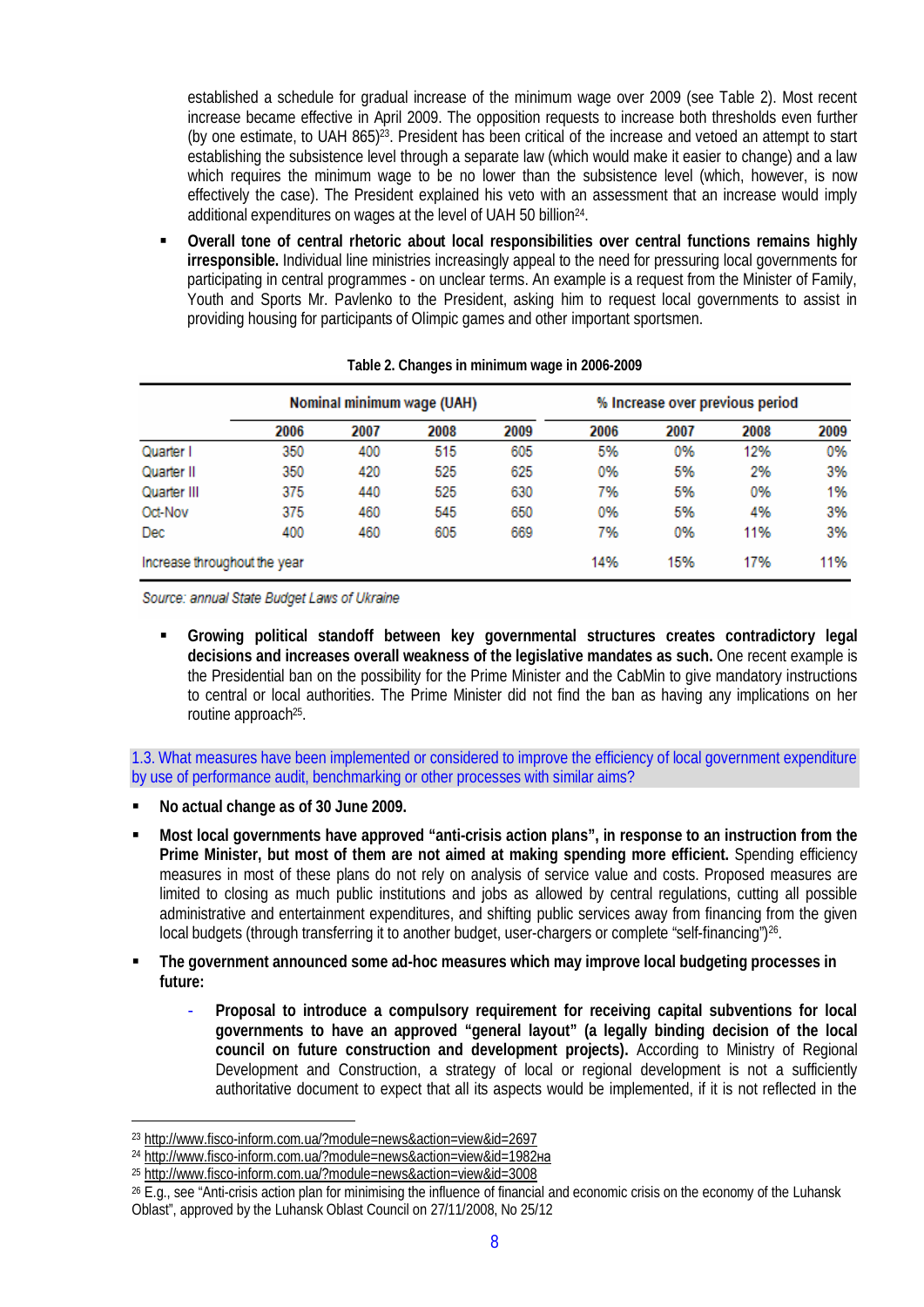general layout. Attracting legal arguments to illustrate the power and policy coherence of the local strategies (or lack thereof) is a debatable avenue (if there is no agreement between local players on the strategy, surely it will be violated – with or without a general layout). However, it is one way to voice the expectation that capital subventions should provided in response to serious strategic plans.

- **The Prime Minister promised to request a moratorium on inspections of rural communities from the Prosecutor General.** This possibility is presented as a significant administrative relief to rural authorities<sup>27</sup>, and is received with much enthusiasm. The likeliest subject of inspections in the case of rural administrations is related to their authority over local land and property rights management.
- **Proposed changes to Budget Code contain multiple provisions aimed at strengthening performance-budgeting at both central and local level, however many of these represent legal description of existing practices rather than a principally new approach.** Proposed changes include requirements to make three-year spending forecast at all levels (including organisations), more detailed explanation of the budget programmes as a budgeting tool, a requirement to assess spending efficiency based on efficiency indicators.
- **Most actual measures related to local and intergovernmental budgeting (and presented as attempts to assist local governments in providing public services) are not aimed at improving local expenditure (or overall budgeting) efficiency. Rather, they create loopholes for exerting additional out-of-pocket payments & user-charges, pressure tax authorities to increase collections through administrative measures and manipulate with political assets in the run-up to elections.** Such measures include:
	- **Extending opportunities for charging citizens for services in education, healthcare and social services to vulnerable population groups.** Most local governments made attempts to increase usercharges for services in delegated functions. Some local councils approved explicit instructions to all spending units to consider possible ways of charging customers for their survices<sup>28</sup>.

In April, Ministry of Healthcare issued a Resolution<sup>29</sup> formalising some of the existing user-charge for a wide range of services (starting from improved quality of hospital rooms and including utilisation of medical equipment in non-working hours and renting medical premises to other qualified organisations).

The most notable case of such policies occurred in Kiev, which announced a draft Resolution<sup>30</sup> (in January 2009) establishing a plan to charge patients for all medical services provided by communal healthcare institutions. The details and probability of actual implementation of this Resolution remains unclear.

Also in April, CabMin allowed higher education facilities to charge students for re-sitting failed exams, although it had to cancel this decision a month later after massive student protests.<sup>31</sup>

- **Rapid unaccountable increases in user-charges for housing & utilities services (without changing the efficiency, transparency and accountability of the system of housing & utilities service provision, which implies that much of the new proceeds would be wasted) and introduction of loopholes for windfall rent-seeking in housing & utilites sector.** Many local council and service providers approved rapid increases in tariffs for housing and utilities services (e.g. the latest increase in Kyiv – in June 2009 – was 50-85%<sup>32</sup>). Moreover, many providers approved new regulations which are dangerously close to explicit hijacking (e.g. a new requirement to approve installation of air conditioners by multiple authorities including local councils; with an urgent request to all current owners to provide appropriate documentation).

Weak regulation of local monopolistic providers of housing and utilities services has been increasingly problematic in recent years. Local monopolistic providers and intermediaries (such as communal energy companies and local utility administrators) have maintained much higher arrears to generating

<http://www.fisco-inform.com.ua/?module=news&action=view&id=2182,><http://www.dt.ua/3000/3450/65118/>

<sup>31</sup><http://www.fisco-inform.com.ua/?module=news&action=view&id=2974>

<sup>27</sup><http://www.fisco-inform.com.ua/?module=news&action=view&id=3061>

<sup>28</sup> E.g., see *"Anti-crisis action plan for minimising the influence of financial and economic crisis on the economy of the Luhansk Oblast"*, approved by the Luhansk Oblast Council on 27/11/2008, No 25/12.

<sup>&</sup>lt;sup>29</sup> CMU Order (Розпорядження) No 420-р, 14/04/2009 "On some measures for improving medical services to citizens".

<sup>&</sup>lt;sup>30</sup> See Draft Order (Розпорядження) of the Kyiv State Administration "On establishing tariffs for paid services provided by *treatment and prevention healthcare facilities of state and communal ownership"* and its media coverage in, e.g.,

<sup>32</sup><http://gazeta.ua/index.php?id=290131>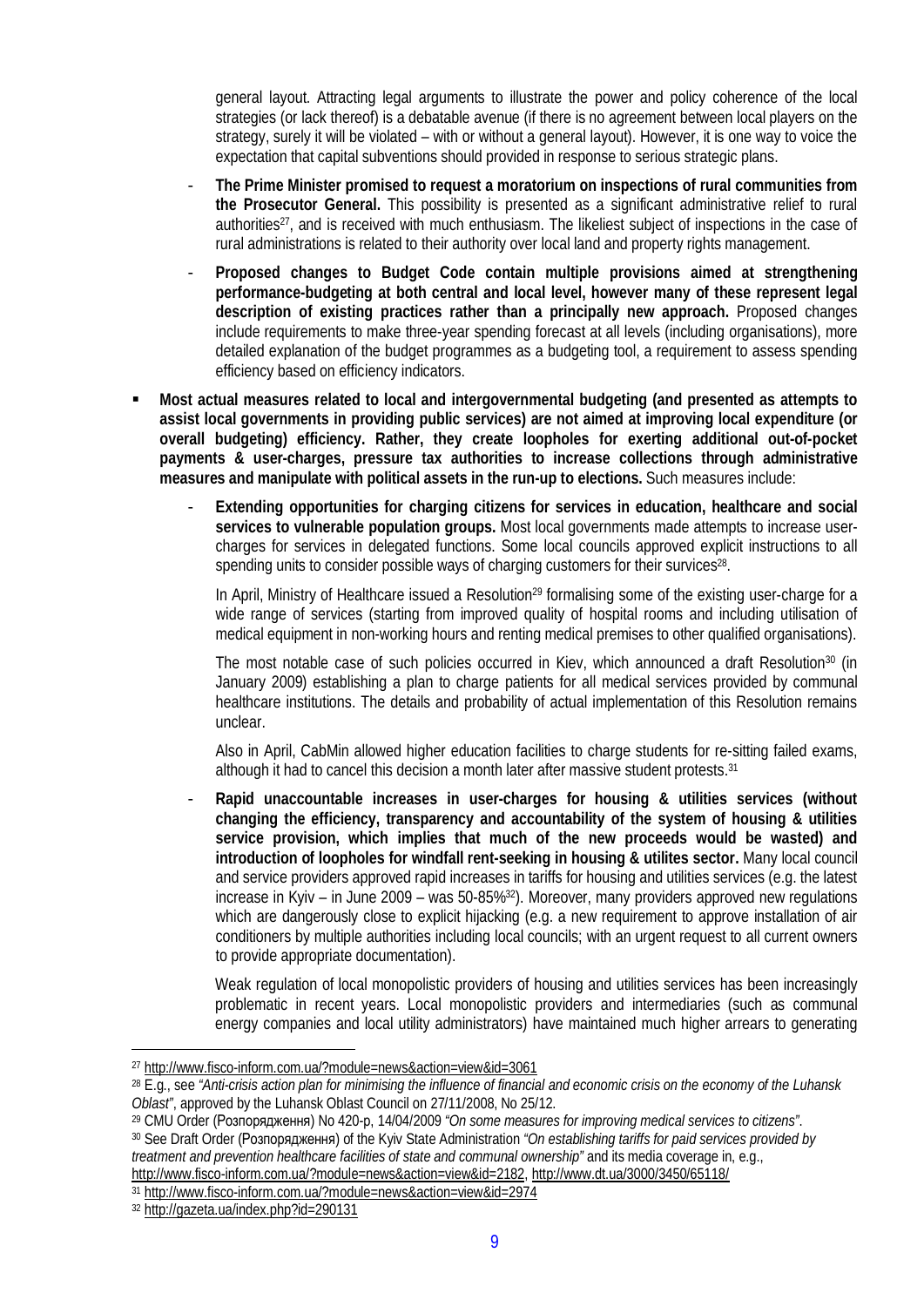companies compared to arrears they themselves have accumulated from the consumers. E.g., while (by most recent data) consumers have paid 85% of their bill for gas to local companies, the latter have paid only 30% of their bill to the national "Naftogas" 33. This was combined with constant increases in tariffs approved by local councils, leading to allegations in collusions (through alleged kickbacks to local councils from accounts in locally controlled banks). In the face of crisis, the scale of this problem became even more palpable both socially and fiscally.

In mid-June 2009, Prime Minister Tymoshenko has proposed a massive administrative attack on potentially fraudulent providers and intermediaries. Her proposals include transferring all local payments for gas provision to special accounts in a state-owned bank (Oshchadbank), stronger control of the operations of local providers by the state tax administration, etc.

PM Tymoshenko also proposes to centralise the right to establish housing and utilities tariffs (which are currently established by local councils). However, a respective draft law would only be submitted after Presidential elections.

- **Pressuring tax administrations to increase collections.** Governments at all levels exert rigid administrative measures to increase collections. E.g., in April, the State Tax Administration explicitly announced firing managers and staff in local tax administrations which failed to ensure revenues against approved plan34. The local administrations react by more active inspections, administrative raids and arrests to potential non-payers<sup>35</sup>.
- Using "spending efficiency audits" by control & revision authorities to create argument of **wasting funds at all levels (rather than to improve it).** Current capacity of control&revision authorities as well as Accounting Chamber for assessing spending efficiency is systemically low (there is no methodology and no basis for such assessment). However, in face of crisis, both have produced increasing number of reports alleging local governments in ineffective use of funds<sup>36</sup>.

1.4. How far have measures been considered or implemented to reduce the costs of local administrative structures or increase economies of scale by increasing inter-municipal co-operation?

- **Measures and initiatives to reduce costs of local administrative structures were described in previous sections and include:**
	- Reduction in allowed maximum of staff in sub-rayon administrations; but increase in their minimum salaries by 50%, with simultaneous elimination of rayon-funded wage allowance.
	- A draft law which eliminates local taxes whose administration costs are higher than proceeds $37$ ;
	- Approval of local and regional anti-crisis action plans which request all spending units to cut administrative expenditures (such as purchases of vehicles, mobile phones, furniture and equipment for administrative premises)<sup>38</sup>.
- **No measures were undertaken to save in local administration through inter-municipal co-operation. On the contrary, as described above, proposed changes to Budget Code support a version of administrative and territorial reform which introduces direct fiscal equalisation of sub-rayon communities (which is assessed by several studies as administratively costly).**

<sup>33</sup><http://4post.com.ua/economics/136137.html>

<sup>34</sup><http://www.fisco-inform.com.ua/?module=news&action=view&id=2921>

<sup>35</sup><http://www.fisco-inform.com.ua/?module=news&action=view&id=2369>

<sup>36</sup><http://www.fisco-inform.com.ua/?module=news&action=view&id=2976>

<sup>37</sup> Communal tax, horse racing participation and wins fee, dog fee, fees on using local symbols, fees on film shooting, fees on local auctions and lotteries, and fees for issuing property authorization documents.

<sup>38</sup> For examples see *"Anti-crisis action plan for minimising the influence of financial and economic crisis on the economy of the Luhansk Oblast"*, approved by the Luhansk Oblast Council on 27/11/2008, No 25/12 or *"On regional measures on strengthening financial and budget discipline and minimising the negative influence of the world financial crisis on the oblast's economy"*, approved by the Chernivtsi Oblast Council on 23/12/2008, No 301-25/08.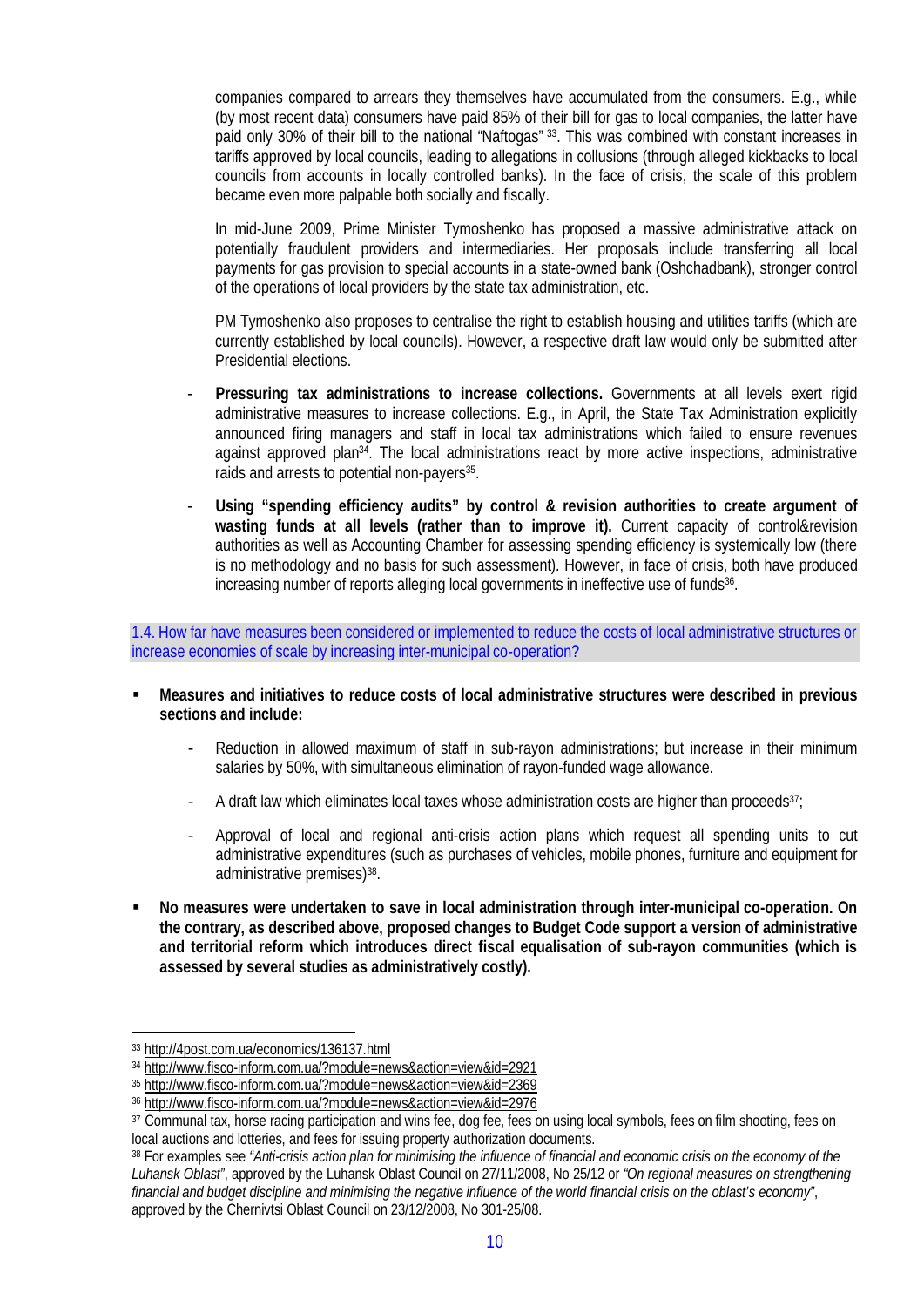## 1.5. Is there any plan to consolidate (small) local government units?

- **The government subscribes to (at least) two parallel current initiatives on territorial consolidation:**
	- **Continued plans for territorial-administrative reform which would amalgamate sub-rayon communities into a new basic unit of local self-government (gromada) no smaller than 1000 people.** This reform, originating back from 2005, has been evolving under the leadership of the Ministry of Regional Development and Construction. Its latest addition (24 April 2009) exists as a draft law published for discussion at the Ministry's website<sup>39</sup>. The ministry stated that it considers financial crisis to be a proper and suitable time for this change<sup>40</sup>.
	- **A parallel initiative to change the Budget Code introducing direct fiscal equalisation of subrayon communities no smaller than 401 people, backed by the Prime Minister.** This proposal was described in detail in previous sections. Direct equalisation of communities of this size would start from 2010, after elections to local councils. Theoretically, this assumes a complement political reform. At the moment, political/constitutional reform is in the centre of the standoff between key political forces, but no clear version of any scenario is clearly spelled out.
	- **The government flagged the need to create a parliamentary coordination council to match any existing proposals on administrative and territorial reform, implicitly recognising the existing** confusion. This proposal – by the Government's leading party, BYuT<sup>41</sup>, - is, however, declarative and has not yet resulted in production of a single, well communicated reform strategy.

# **2. Stimulating local capital investments**

2.1. Is any extra funding being made available to enable local governments to undertake investment projects with countercyclical effects? Are local governments well prepared to take advantage of it?

- **The Government created a Stabilisation Fund, which should re-allocate about UAH 20 Billion of the State Budget to investment projects.** The Government created a Stabilisation Fund in October 200842 as a tool to redistribute state budget revenues (mostly surpluses from planned privatisation and additional borrowing) towards loans and co-financing to "long-term infrastructure development investment projects of national scale".
- **Despite declared focus of the Stabilisation Fund, it is allocated in a highly opaque way and is already used to finance wages in specific industries (coal mining).**
	- **Ways in which stabilisation fund is actually spent can be assessed only indirectly.** Since expenditures from the Stabilisation Fund are accounted as a single line in the 2009 State Budget Law (at around UAH 20 Billion), subject to further distribution by separate decisions of the CabMin, the actual ways in which these funds are spent could be assessed only indirectly.
	- **The Government announced that it would use the Stabilisation Fund on the following types of projects:**

Subsidisation of loans to agricultural sector; Support to coal industry; and Preparation to Euro-2012.

- **As of June 2009, the following indirect evidence indicates actual allocation of stabilisation fund resources:**
	- > **Extra financing (UAH 600 million) to support 371 construction projects in healthcare, education and culture across Ukraine (based on a respective CMU Resolution which approves allocation of funds).** These projects include construction and re-construction of schools, kindergartens, hospitals, stadiums etc. Prime Minister Tymoshenko explained this policy as a possibility to support jobs in construction as well as to develop public services in respective communities. It is unclear how these projects were selected.

<sup>39</sup><http://www.minregionbud.gov.ua/index.php?id=2066#>

<sup>40</sup><http://www.fisco-inform.com.ua/?module=news&action=view&id=2644>

<sup>41</sup><http://www.fisco-inform.com.ua/?module=news&action=view&id=2644>

<sup>42</sup> Law of Ukraine *"On primary measures against negative consequences from financial crisis and on amendments to some legal acts of Ukraine"*, No 639-VI, approved 31/10/2008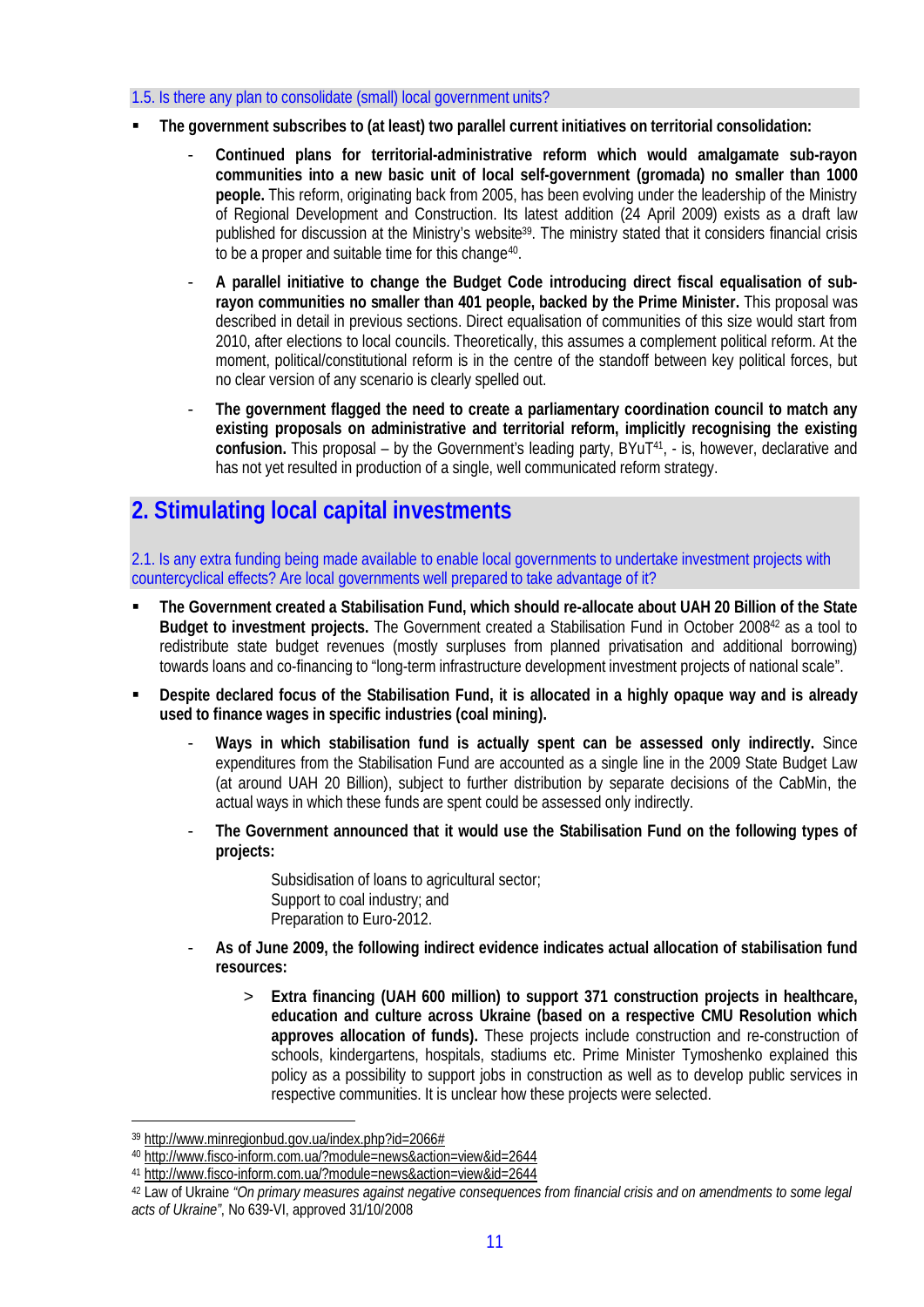- > **Extra funding of UAH 1,05 billion to finance wage payments to coal miners in 2009.** In March 2009, the CMU approved a resolution<sup>43</sup> which allowed to use UAH 1,05 billion of the Stabilisation fund, previously tentatively allocated as "subsidised credit and investment projects for coal mining safety", on paying wages to the coal miners.
- **Given the uncertainty in future distribution of Stabilisation Fund proceeds, the CabMin is already preparing procedures for allocating these funds to extremely diverse spectre of projects (which is not clearly linked to their development potential).** By June 2009, the Government has already approved 45 separate Resolutions with Procedures on allocating Stabilisation Fund proceeds to individual kinds of investment. These investment possibilities include very diverse possibilities such as: protection of libraries, museums and natural reserves<sup>44</sup>, purchases of weapons<sup>45</sup>, or national production of films<sup>46</sup>. There are also several procedures for projects in general regional and local development<sup>47</sup>, loans to development of small and medium businesses<sup>48</sup> and introduction of energy-saving technologies in housing and communal sector<sup>49</sup>. Prospects for actual funding against these procedures remain unclear.
- **The Government was trying to approve a new programme for investment into Housing & Utilities Infrastructure Modernisation – but so far failed.** Since August 2008, the Parliament is considering a new programme for development of Housing and Utilities Sector for 2008-2012, whose requested funding is UAH 32 billion<sup>50</sup>. In Febuary, the Parliament approved this programme in first reading, but it remains at the draft law stage and is not reflected in the 2009 budget (i.e. is not effective or funded).
- **In April, the Government started to utilise the World Bank's USD 140 million loan on municipal infrastructure development.<sup>51</sup>** This project started to disperse in Odessa, Chernigiv and Ivano-Frankivsk, with 20 more cities in the pipeline. The project provides loans to municipal infrastructure development projects for 17 years with 4% interest rate and 5 year grace period.

## 2.2. Do the fiscal austerity measures cause decreasing public funds and consequently lower sub-national capital investments?

 **Most traditional sources of funding for sub-national capital expenditures have steadily decreased since the beginning of crisis.** Traditionally (in 2007-2008), Ukraine's sub-national capital expenditures were covered by about one third with available capital funds (capital transactions, loans, earmarked capital grants / subventions from central budget), with the rest funded out of current revenues (see Table 3). Also, it is evident from Chart 3 and Table 4 that of all existing earmarked capital grants, the only two palpable sources are transfers for capital projects in response to natural calamities or manually allocated transfers for various individual projects (support to construction of specific roads, airports, hospitals etc). The two capital grants allocated by transparent methodology – the transfer to support depressed territories (which existed in 2007) and tender-based capital grant – are relatively small.

Apart from transfers for natural calamities – which are ad hoc – the key sources of funding for capital expenditures have contracted during the crisis:

The decrease in general fund revenues was discussed in earlier sections.

<sup>43</sup> CMU Resolution No 281, 18/03/2009, *"On Ensuring wage payment to coal miners".*

<sup>44</sup> CMU Resolution No 441, 06/05/2009, *"On the procedures for using in 2009 the funds of the Stabilisation Fund on implementing measures to protect libraries, museums and national reserves"*

<sup>45</sup> CMU Resolution No 383, 22/04/2009, *"On the procedures for using in 2009 the funds of the Stabilisation Fund on creation, purchases and modernisation of weaponry, military and special equipment against state order for purchases from national producers to ensure state's defence".*

<sup>46</sup> CMU Resolution No 408, 28/04/2009, *"On the procedures for using in 2009 the funds of the Stabilisation Fund on producing films of national production".*

<sup>47</sup> CMU Resolution No 544-p, 13/05/2009, *"On approving the list of objects that will be funded in 2009 by the funds of the Stabilisation Fund and allocated to implementation of investment projects for social and economic development of regions".* <sup>48</sup> CMU Resolution No 449, 15/04/2009, *"On approving procedures for using in 2009 the funds of the Stabilisation Fund for*

*subsidising loans to small and medium businesses, in particular those which increase employment levels".* <sup>49</sup> CMU Resolution No 327, 02/04/2009, *"On approving procedures for using in 2009 the funds of the Stabilisation Fund for*

*implementing innovation and investment projects for energy saving in housing and utility sector".*

**<sup>50</sup>** Draft Law *"On National programme for reform and development of housing and utility sector in 2008-2012"*, Registration No 3063, 19/08/2008

<sup>51</sup><http://www.fisco-inform.com.ua/?module=news&action=view&id=2216>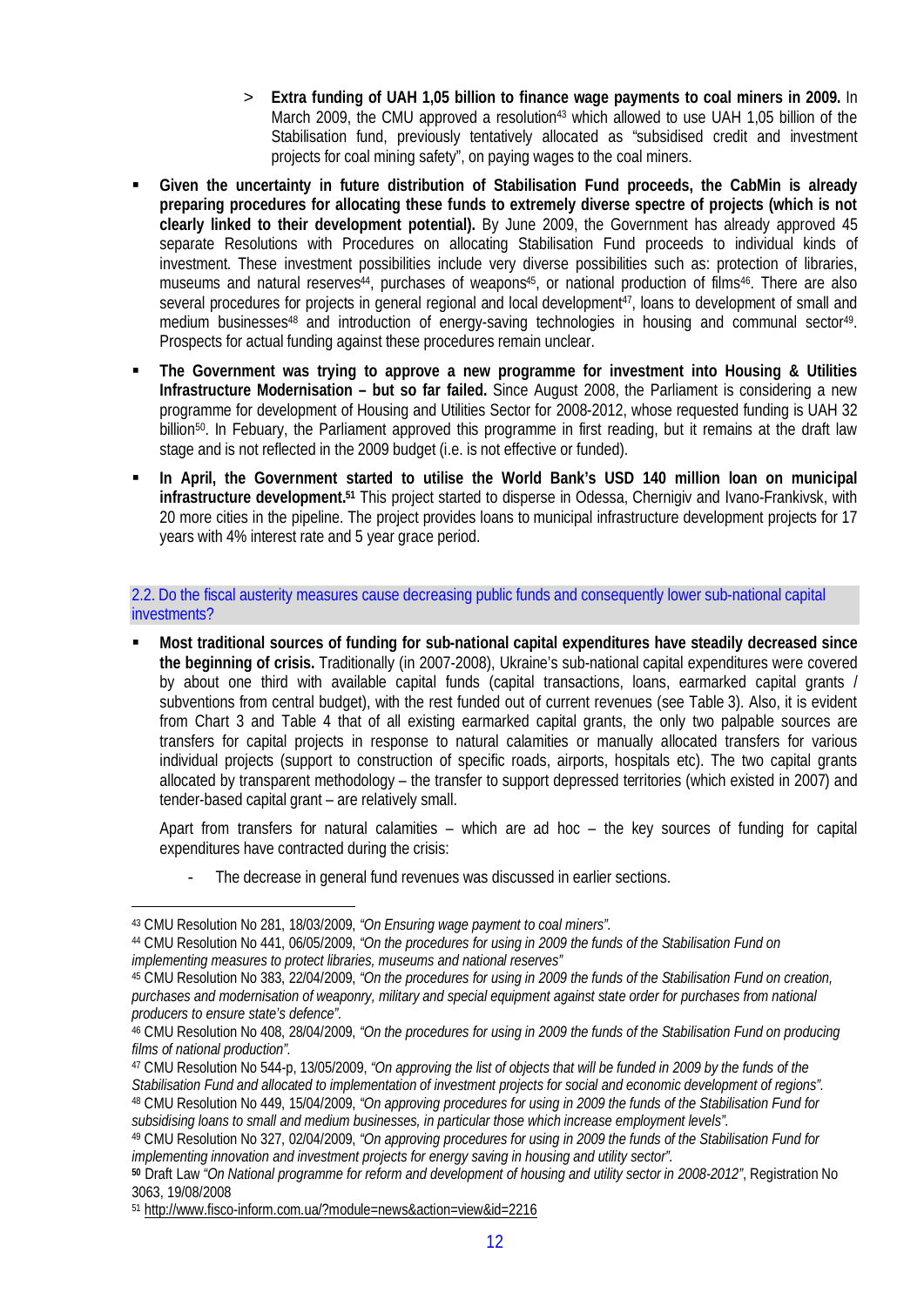- Changes in earmarked capital transfers for reconstruction and construction of new objects are shown on Chart 5: it has steadily decreased. Apart from the crisis, the gradual contraction of this source could be explained by the notable change of policy towards this tool between the two recent governments. The considerable list of various capital subsidies in 2007 was decreased substantially in 2008, and further yet in 2009. This could be assessed positively; although it is not yet complemented with parallel expansion of the rules-based grants.

|                                                                              | 2007           | 2008           |
|------------------------------------------------------------------------------|----------------|----------------|
| Funds for capital investments in local budgets:                              | 7 215 810 424  | 11 155 379 256 |
| - revenues from capital transactions                                         | 4 603 526 471  | 4 577 060 588  |
| - capital earmarked transfers                                                | 4 753 442 558  | 4 055 700 800  |
| - deficit financing:                                                         | -2 141 158 605 | 1 622 518 768  |
| external loans                                                               | 1485 249 549   | $-726675000$   |
| internal bank loans                                                          | 390 000        | 8 647 710      |
| change in cash balances on accounts of budget spending units / organisations | $-162691726$   | $-77845675$    |
| net placement of secutiries and bank deposits                                | -992 079 809   | 389 297 156    |
| change in balances on treasury accounts of local budgets                     | $-2469935067$  | 2078 416 343   |
| other internal financing                                                     | $-2091551$     | -49 321 765    |
| <b>Capital Expenditures</b>                                                  | 22 498 419 933 | 25 901 878 099 |

**Table 3. Actual revenues available for capital investment and actual capital expenditures of local budgets in 2007-2008 (UAH)<sup>52</sup>**

Source: Budget Committee of VR (State Treasury Reports) http://budget.rada.gov.ua/kombjudjet/control/uk/index

> **Chart 3. Composition of revenues available to local governments for capital investment through earmarked subventions (by types of subventions), in prices of January 2007 (CPI)<sup>53</sup>**



<sup>52</sup> Source: Treasury Budget Execution reports

53 Source: Treasury Budget Execution reports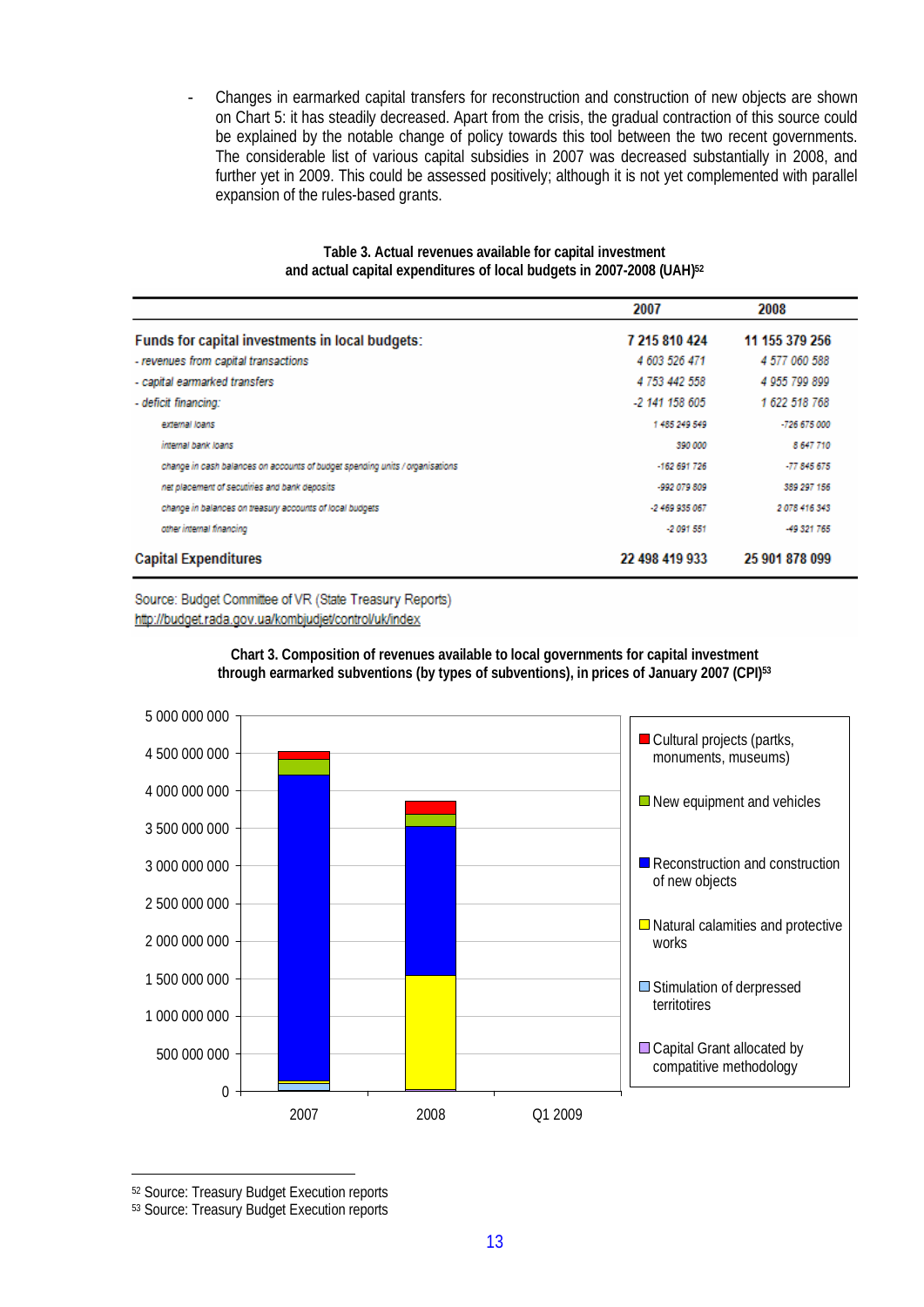|      |                           | <b>Capital Grant</b><br>allocated by<br>compatitive | <b>Stimulation of</b><br>derpressed | <b>Natural</b><br>calamities and | <b>Reconstruction</b><br>and construction New equipment |                         | <b>Cultural projects</b><br>(partks,<br>monuments. |
|------|---------------------------|-----------------------------------------------------|-------------------------------------|----------------------------------|---------------------------------------------------------|-------------------------|----------------------------------------------------|
|      |                           | methodology                                         | territotires                        | protective works                 | of new objects<br>$\mathbf{0}$                          | and vehicles            | museums)                                           |
| 2007 | Jan '07<br><b>Feb '07</b> | 0<br>0                                              | 0                                   | 0<br>0                           | 88 400 263                                              | 0<br>$\mathbf{0}$       | 0                                                  |
|      | Mar '07                   | Ō                                                   | 0<br>0                              | 3 968 207                        | 95 748 888                                              | 385 908                 | 0<br>0                                             |
|      |                           |                                                     |                                     |                                  |                                                         |                         | o                                                  |
|      | Apr '07                   | 4 9 18 3 9 4                                        | 0                                   | 6 101 118                        | 135 160 205<br>290 223 733                              | 58 027 881<br>8 163 224 | 608 840                                            |
|      | May '07                   | 4 904 147                                           | 0                                   | 6 212 650                        |                                                         |                         |                                                    |
|      | <b>Jun '07</b>            | 4 8 5 4 8 3 3                                       | 0                                   | 5 114 007                        | 422 880 010                                             | 4 9 1 1 5 6 9           | 9712560                                            |
|      | <b>Jul '07</b>            | Ō                                                   | Ō                                   | 5 424 033                        | 647 862 499                                             | 83 918 830              | 9 341 136                                          |
|      | Aug '07                   | 0                                                   | 46 184 683                          | 5 675 456                        | 405 441 787                                             | 9 9 3 0 2 5 0           | 10 290 547                                         |
|      | Sep '07                   | ٥                                                   | 16 679 102                          | 5 830 948                        | 509 316 429                                             | 7 200 943               | 14 890 482                                         |
|      | Oct '07                   | Ō                                                   | 12 821 213                          | 5 396 777                        | 519 969 259                                             | 24 589 964              | 39 374 075                                         |
|      | <b>Nov '07</b>            | 0                                                   | 12 548 386                          | 2 0 2 4 2 3 1                    | 698 142 930                                             | 17 515 146              | 9563173                                            |
|      | Dec '07                   | $-2363206$                                          | $-2038850$                          | -4 250 899                       | 254 187 873                                             | $-916408$               | 5934802                                            |
| 2008 | Jan '08                   | ٥                                                   | 0                                   | 0                                | 0                                                       | 0                       | 0                                                  |
|      | <b>Feb '08</b>            | 0                                                   | 0                                   | 59 137                           | 57 901 957                                              | 0                       | $\Omega$                                           |
|      | <b>Mar '08</b>            | ٥                                                   | 0                                   | 56 972                           | 56 852 863                                              | $\bf{0}$                | 16 895 143                                         |
|      | Apr '08                   | 5 5 6 2 7 8 7                                       | 0                                   | 1718744                          | 43 066 627                                              | 0                       | 22 246 726                                         |
|      | <b>May '08</b>            | 5 100 972                                           | 0                                   | 1881028                          | 42 580 835                                              | 50 787 761              | 21 859 504                                         |
|      | <b>Jun '08</b>            | 4 4 20 4 91                                         | 0                                   | 1791455                          | 369 001 822                                             | 559 830                 | 29 352 176                                         |
|      | <b>Jul '08</b>            | ٥                                                   | 0                                   | 3747203                          | 374 834 981                                             | 26 256 675              | 17 471 492                                         |
|      | Aug '08                   | ٥                                                   | 0                                   | 1017 284 135                     | 289 824 203                                             | 29 662 195              | 25 371 390                                         |
|      | Sep '08                   | $-371.386$                                          | 0                                   | 247 591 999                      | 232 029 814                                             | 4 456 627               | 22 328 593                                         |
|      | Oct '08                   | ٥                                                   | 0                                   | 238 039 901                      | 212 291 929                                             | 1 300 032               | $\mathbf{0}$                                       |
|      | <b>Nov '08</b>            | $\bf{0}$                                            | 0                                   | 2 327 669                        | 108 956 805                                             | 7 036 028               | 7 195 617                                          |
|      | Dec '08                   | $-481628$                                           | 0                                   | 14 485 672                       | 194 499 217                                             | 42 159 441              | 8 210 404                                          |
| 2009 | Jan '09                   | 0                                                   | 0                                   | 0                                | 0                                                       | $\mathbf{0}$            | 0                                                  |
|      | Feb '09                   | 0                                                   | 0                                   | 0                                | 335 425                                                 | 0                       | $\bf{0}$                                           |
|      | Mar '09                   | 0                                                   | 0                                   | 0                                | 211 750                                                 | 0                       | 0                                                  |
|      | <b>Totals</b>             |                                                     |                                     |                                  |                                                         |                         |                                                    |
|      | 2007                      | 12 314 167                                          | 86 194 534                          | 41 496 527                       | 4 067 333 876                                           | 213 727 308             | 99 715 615                                         |
|      | 2008                      | 14 231 237                                          | 0                                   | 1528983914                       | 1981 841 052                                            | 162 218 589             | 170 931 044                                        |
|      | Q1 2009                   | 0                                                   | 0                                   | 0                                | 547 175                                                 | $\bf{0}$                | 0                                                  |

#### **Table 4. Actual revenues from earmarked subventions on capital investment, in real terms, UAH, in prices of January 2007 (CPI)<sup>54</sup>**

**Chart 5. Real change in the monthly amounts of capital transfer**

**on reconstruction and construction of new objects (in prices of January 2007 (CPI))<sup>55</sup>**



<sup>54</sup> Source: Treasury Budget Execution reports

55 Source: Treasury Budget Execution reports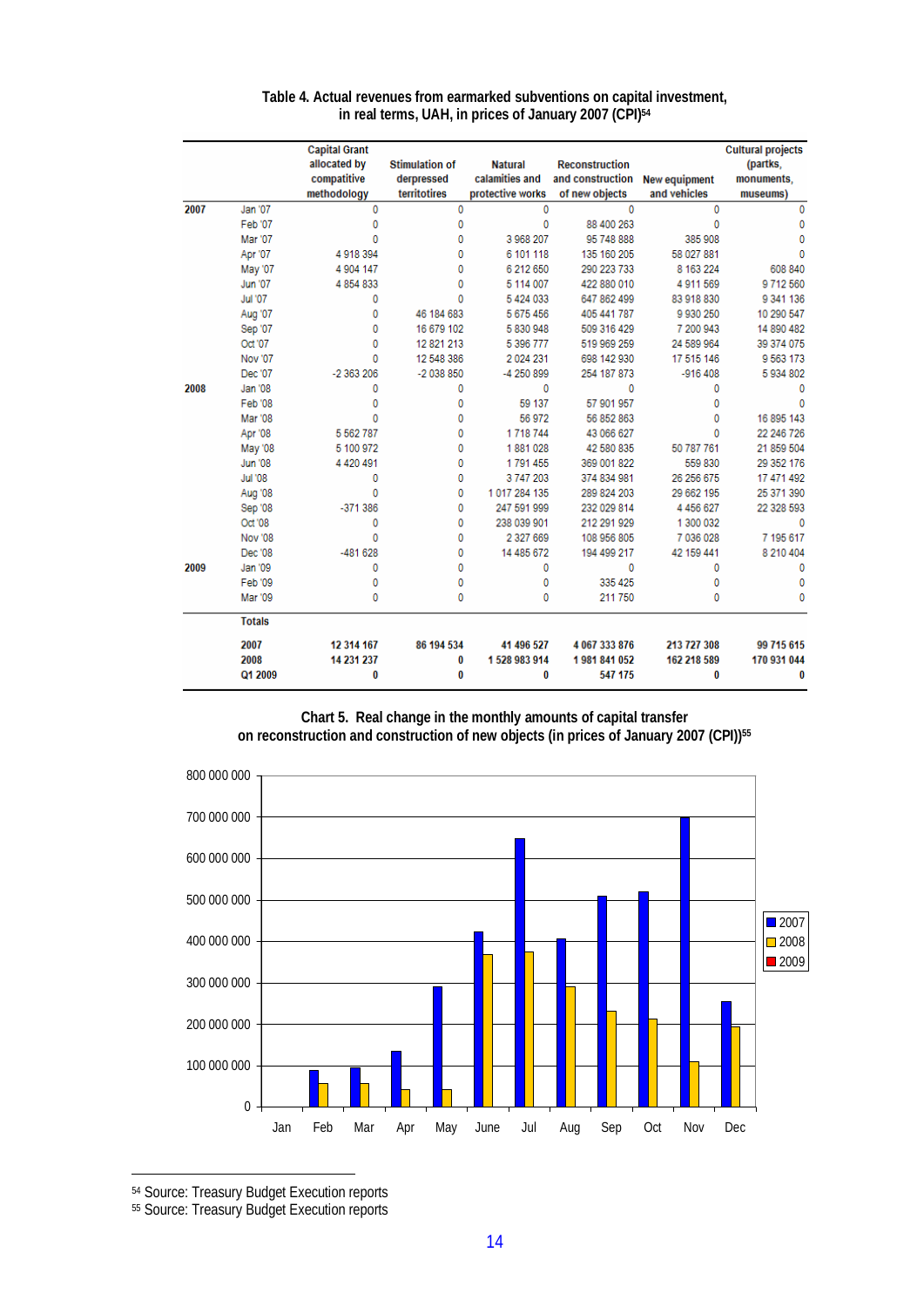**Respectively, since November 2008, capital expenditures of sub-national budgets significantly decreased in year-to-year comparisons.** As shown on Chart 6, since the beginning of the crisis, monthly capital expenditures of local budgets were considerably lower compared to same months of previous years, in real terms. They also remained a trivial contribution to the overall local investment, which only decreased compared to investment by domestic enterprises and foreign investors, as illustrated by Chart 7.



**Chart 6. Real change in monthly amounts of capital expenditures of local budgets (in prices of January 2007 (CPI))<sup>56</sup>**

**Chart 7. Capital investment by types of investors (Q1 2008 compared to Q1 2009), nominal prices, UAH mln<sup>57</sup>**



<sup>56</sup> Source: Treasury Budget Execution reports

<sup>57</sup> Source: State Statistics Committee of Ukraine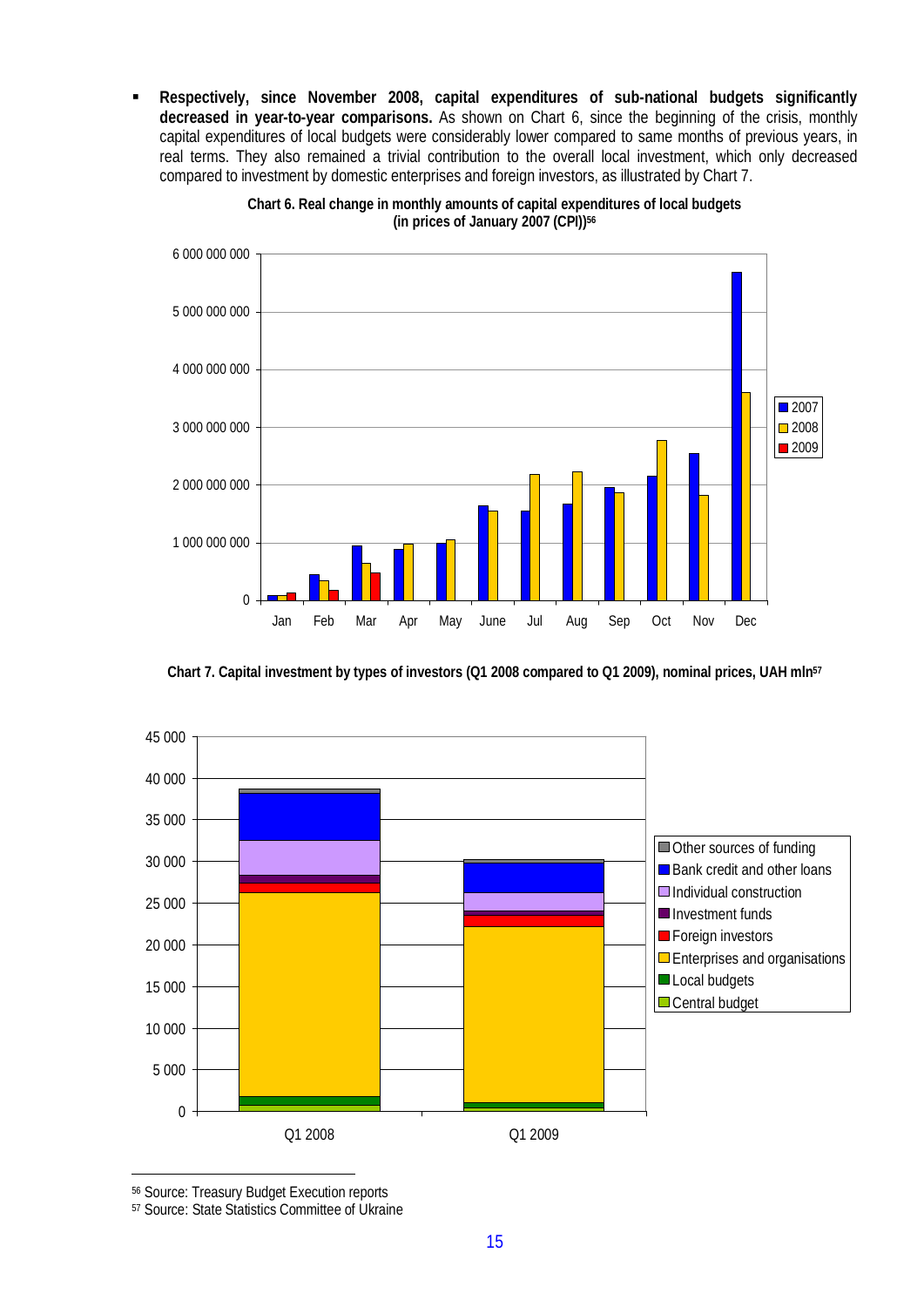2.3. How the measures listed below to enhance municipal investments are accepted and used? Which are the most preferred ones?

2.3.1. Increase access to external sources:

- improving local awareness of EU structural and pre-accession fund; easing project requirements, increase EU co-funding share;
	- Although Ukraine's access to EU structural funds has increased in wake of EU Enlargement, and further on through growing partnership within the European Neighbourhood Policy, these funds remain relatively limited: compared to EU member and candidate states, with respect to policy goals declared in the ENP, and against Ukraine's project absorption capacity.
		- The Box below<sup>58</sup> provides an overview of overall possibilities for Ukraine for financial cooperation with the EU. It shows that the most significant infrastructure-development component of EU support is represented by bilateral funding through EBRD. The local authorities are also eligible to cross-border cooperation structural funds, allocated through several multi-country programmes.
		- In terms of structural funds, throughout implementation of the 2004-2006 programme cycle, funded through the INTERREG IIIA/Tacis CBC instrument, Ukraine participated in seven CBC programmes. Most of these programmes disbursed successfully, and reported a higher demand by high quality proposals than was available within the budgeted framework. E.g., in the latest round of the Poland-Belarus-Ukraine programme, with the overall TACIS-funded budget at EURO 8 million, and a project ceiling at EURO 1 million, Ukraine participated through 17 projects, which fully absorbed existing funding capacity. The next programme cycle (2007-2013) is starting its first round of implementation this summer (with two years of delay), and the amount of proposals and enquiries is already much higher than in previous years.
		- Co-funding requirements for CBC projects were decreased from the initial 25% level to 10% during the 2004-2006 cycle. In implementation of the projects so far, this 10% co-funding requirement was not found problematic. Since the next round of programme implementation for the 2007-2013 is commencing only this summer, most proposals contain co-funding amounts which were budgeted within local budgets prior to the crisis, and it is therefore unclear whether these commitments will be viable. However, no specific action (or, indeed, any research or enquiries) was undertaken into these risks so far.
		- The project requirements within the next programme cycle (2007-2013) have been released significantly compared to 2004-2006 cycle, but this is not related to the crisis in any way and is merely a coincidence in timing because of implementation delay. The release includes wider circle of eligible applicants (e.g. it now includes authorities of all levels and communal enterprises), acceptance of harder co-funding contributions, etc.
	- Albeit Ukraine managed to absorb available CBC funds rather well so far, it suffers from a number of legislative weaknesses compared to its European CBC partners, which may complicate access to these funds in the future – and is not currently addressed by the Ukrainian Government:
		- Unlike in previous programme cycle, when Ukraine was eligible to an individual budget ceiling within the CBC programme budget, the next cycle will be based on the common project implementation budget with other countries. This will place a much stronger demand on the quality of Ukraine's participation – given the possibility to reallocate funds towards the better prepared European partners.

<sup>58</sup> Based on

<http://europa.eu/rapid/pressReleasesAction.do?reference=MEMO/09/217&format=HTML&aged=0&language=EN&guiLanguage=> en, <http://www.central2013.eu/working-with-central/about-central.html>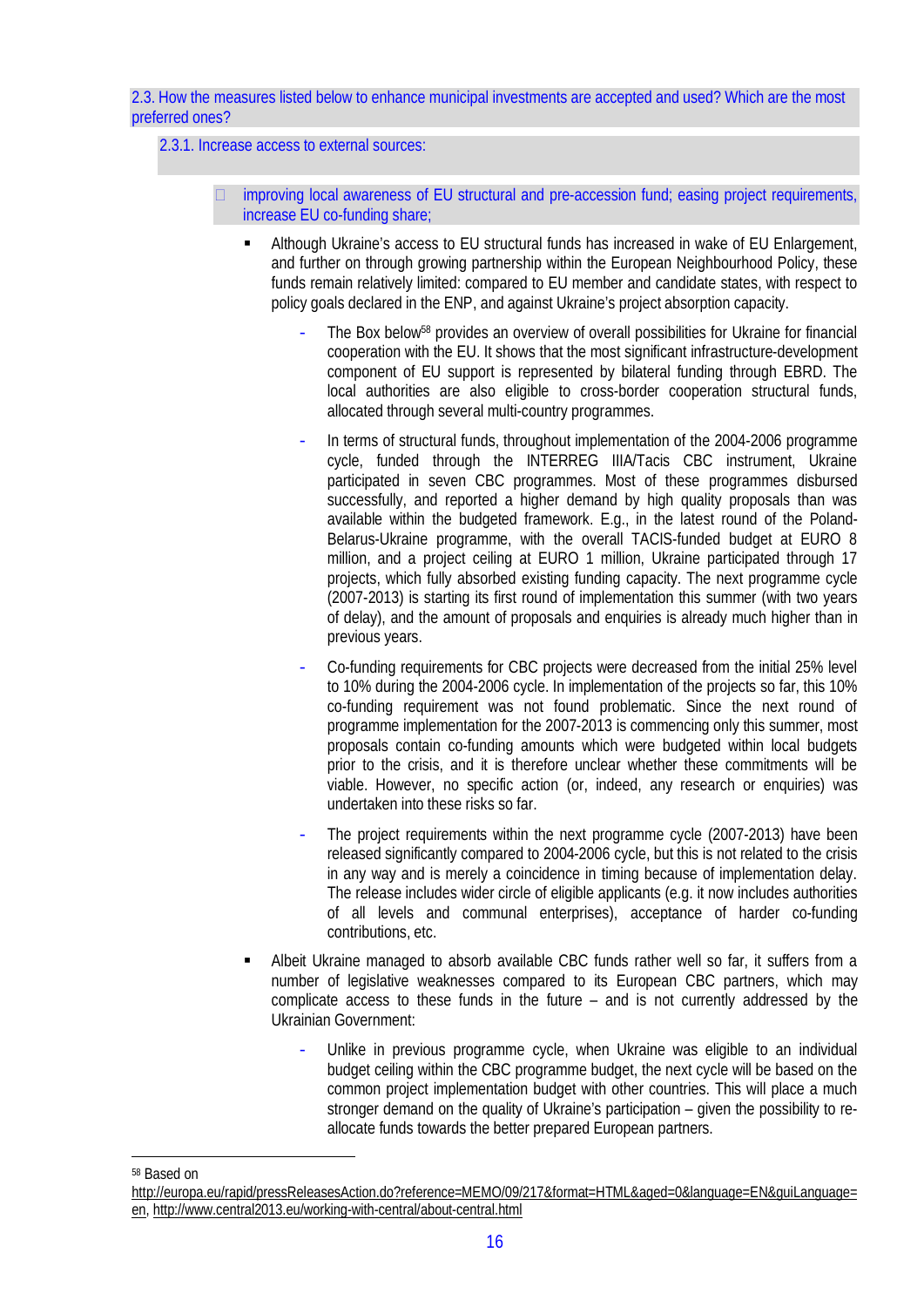- The Budget Code does not contain sufficient details for accounting and utilisation of structural funds, making it problematic for local recipients to manage their CBC project funding (which has to comply with Ukrainian legislation).
- Ukrainian local governments are often unwilling to budget for co-funding expenditures, because if the local government reserves revenues for co-funding and the proposal loses in the competition, the current legislation requires local government to return any leftovers to the State budget at the end of the budget year. Taking time and effort to amend the local budget to reflect the changed circumstances is not always possible (or reliable) option, given the unpredictable schedule of EU competition rounds.

#### **Box. What EU funding is available to Ukraine?**

Ukraine currently benefits from a range of EU funding possibilities within the European Neighbourhood Policy (ENP), recently extended through the Eastern Partnership initiative. Both policies are funded within the European Neighbourhood and Partnership Instrument approved for 2007-2013 budget cycle. However, Ukraine is also eligible to benefit from other EU programmes on top of ENP as listed below.

- **ENPI Bilateral technical assistance programmes.** For 2007-2010, bilateral funding for Ukraine within the ENPI is budgeted at EURO 494 million<sup>1</sup>. The ENPI envelope for 2010-2013 is under revision as it will be increased by additional funds allocated for the Eastern Partnership initiative (a total of EURO 350 million for the six benefiting countries). The approval of the Eastern Partnership will also result in reallocation of funds within the current ENPI but its outlook is not yet announced.
- **Multi-country and regional programmes:**
	- > The EU Neighbourhood Investment Facility (NIF) which helps to leverage funding to investment projects in the Neighbourhood Area. In 2008, three such projects were approved for Ukraine, committing EUR 6.6 million in technical assistance, and expected to leverage EUR 608 million in loans of European Finance Institutions in the transport energy and social sector.
	- > Governance Facility, which provides EUR 50 million annually combined for all ENP countries.
- **Trans-national framework**, which replaces the **ENPI CBC** component.
	- Under the CBC Component of the ENPI, three cross-border cooperation programmes to which Ukraine's participate were adopted in 2008, notably the Romania-Moldavia-Ukraine EUR 126.718 million for the period 2007-13), Poland -Belarus-Ukraine (EUR 186,201 million for the period 2007-13) and the Black Sea CBC Sea basin programme (EUR 17.306 million for the period 2007-13).
	- The CBC East under the new trans-national framework was approved at EUR 25 million for 2008, for all eastern neighbours combined.
	- > Programmes of European Grouping and Territorial Cooperation which engage Ukraine (e.g. Central Europe1).
- **Bilateral cooperation with the EBRD and EIB.**
	- As of January 2008, 22% of EBRD's commitment in Ukraine (EUR 2,96 billion) was in infrastructure and municipal development projects. After the crisis, EBRD has increased its overall 2009 commitment in Ukraine by a third, but it is unclear how much of the increase would be directed to municipal projects.
	- The EIB signed a framework agreement with Ukraine in 2005. Since that time, the major project it has approved for Ukraine was EUR 200 Million for the M-06 road from Kiev to Chop in 2007. However, it declares continued openness to new projects of key common interest (one new area under consideration is infrastructure development for Euro 2012.
		- $\Box$  special national funding schemes and public investments programs focus on local governments;
			- **No special funding schemes at the national level, as described in 2.1.**
		- local borrowing: interest rate and lending policy; special subsidised credit lines; restructuring municipal borrowing (from loan to bonds); issuing local government guarantees; easing national control over local borrowing decisions;
			- **UAH 25 million in 2009 Budget to subsidise local borrowing on energy-saving technologies in housing and utilities sector.** CabMin's Resolution59 which guides the disbursement process specifies that projects should be selected on a competitive basis but delegates the details of the process to the Ministry of Housing and Utilities.

<sup>59</sup> CMU Resolution No 514, 13.05.2009, *"On the guidelines for using the funds allocated in 2009 State Budget Law to subsidising interest payments on credits received to introduce energy-saving technologies in housing and communal sector"*.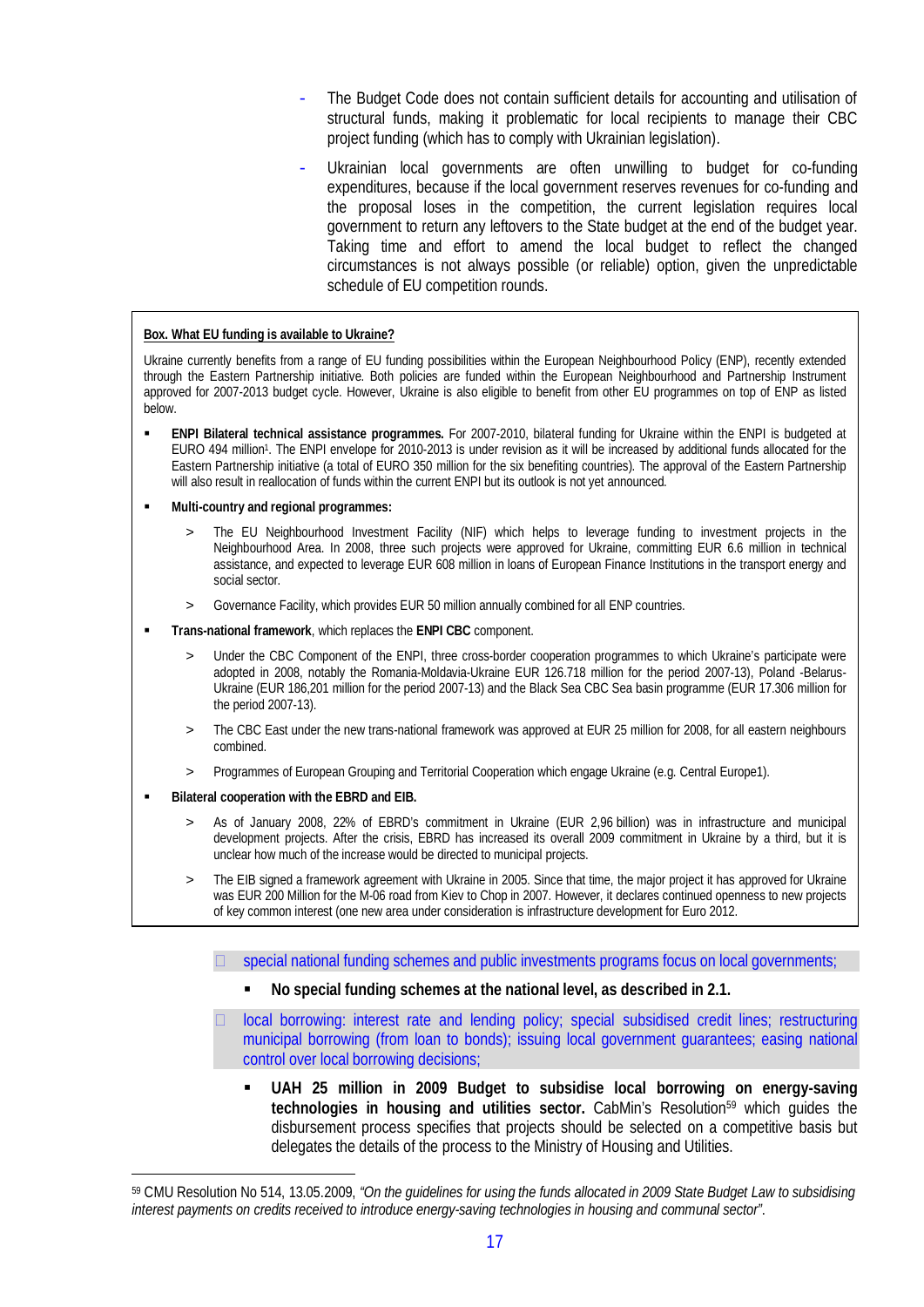**CabMin expands opportunities for local governments to borrow for covering the costs of subsidisation of housing & utilities tariffs.**

Local governments typically and significantly subsidise local tariffs for housing and utilities services. That results in liabilities of local governments to communal service providers. After the beginning of the crisis, local governments' arrears against these liabilities to communal service providers have significantly increased (some aspects of regulatory problems arising between local councils and communal service providers were already described in Section 1.3.).

In April 2009, the CabMin approved a Resolution $60$  which made it easier for local governments to borrow for covering such arrears. This allows local governments to issue exchange notes payable to commercial banks to attract funds for repayment of arrears to local housing and utilities service providers. One ambiguity of this decision is that by borrowing from commercial banks against all existing arrears to service providers, local authorities take up not only the costs of their own decision to subsidise services, but also any existing arrears for services on behalf of the population, as well as rising prices for gas and electricity.

An illustrative case in point is Kyiv city's attempt to borrow for covering its subsidised housing and utilities services. Kyiv city administration has recognised UAH 1,2 billion debt to Kyiv Communal Energy Providing Company (KyivEnergo)<sup>61</sup>. In the beginning of 2009, Kyiv administration used a borrowing scheme explained by these debts to attract funding from commercial banks using as collateral a range of the city's most famous historical buildings (allegedly, planning to default on those loans, thus transferring these assets into private ownership). Eventually, with the help of CBU's special resolution, the city attracted the needed funding from two commercial banks at 21,5% annual interest rate<sup>62</sup>. Several other cities have already voiced interest in following the same scheme. In the meantime, Kyiv administration reports being in negotiations with the National Bank of Ukraine to receive UAH 300 million loan for further re-financing of its arrears<sup>63</sup>.

- **Amendments to the Budget Code have formalised the opportunity for local governments to buy, sell and exchange their debt liabilities (through operations with respective securities) within the specified limits.** This possibility was previously open only to the Ministry of Finance with regard to the State Budget debt and is now extended to local governments.<sup>64</sup>
- **Amended Budget Code have also significantly expanded the allowed limits of local debt.** The allowed limit to local debt was increased as explained below:

| Article 18-2. Marginal amount of local debt = |                                       |
|-----------------------------------------------|---------------------------------------|
| [Previous edition]                            | [Amended edition]                     |
| $= 150\% \text{ of }$                         | $= 200\% \text{ of }$                 |
| average annual forecast for the               | average annual forecast for           |
| NEXT 3 years                                  | the 3 years AFTER the planned period  |
| of revenues in "development budget"           | of revenues in "development budget"   |
|                                               | extended by 10% revenues from EPT and |
|                                               | 15% revenues of PIT                   |

 **Amendments to the Budget Code have reduced the threshold of population size for cities to be able to borrow in foreign currencies, expanding their access to foreign loans.** In the new BC, borrowing in foreign currency is allowed to ARC and cities of population larger than 500 thousand, while earlier it was 800 thousand people<sup>65</sup>.

<sup>60</sup> CMU Resolution No 392, 22/04/2009, *"On some issues in financing the payments for natural gas by economic agents which generate heating energy consumed by population".*

 $61$  According to KyivEnergo, the debt was higher - at UAH 1.4 billion, and commentators alleged that this debt was only part of overall arrearas of Kyiv administration to a wide ranger of other service providers, the overall amount of which was not disclosed by the authorities:<http://www.fisco-inform.com.ua/?module=news&action=view&id=2716>

<sup>62</sup><http://www.fisco-inform.com.ua/?module=news&action=view&id=2882>

<sup>63</sup><http://www.fisco-inform.com.ua/?module=news&action=view&id=2857>

<sup>64</sup> Article 16-6 of Amended Budget Code of Ukraine.

<sup>65</sup> Article 16-2 of the Amended Budget Code of Ukraine.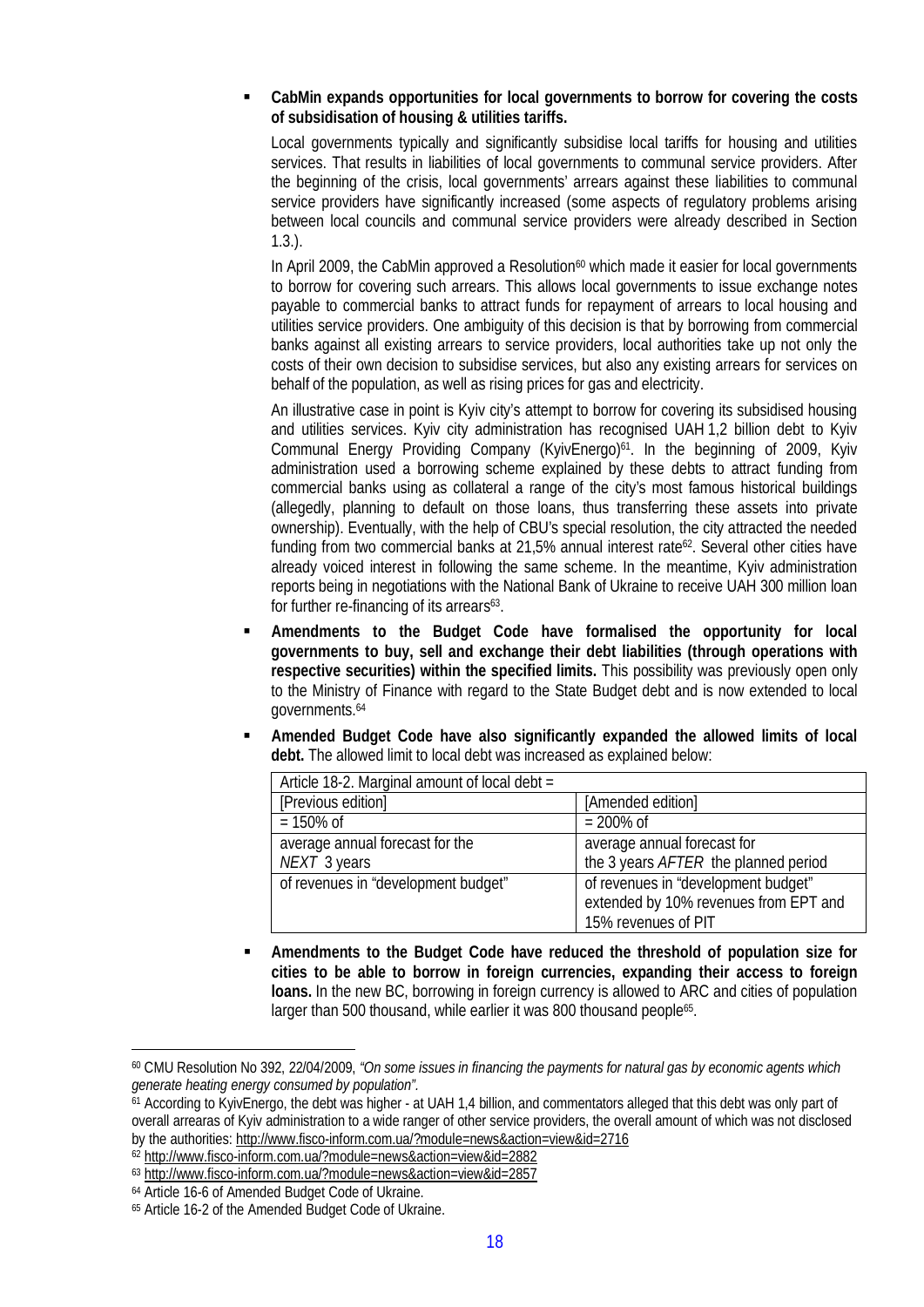sources from PPP schemes: do they decline; were there delays or cancelation of PPP projects; how stable is the revenue stream for PPP projects;

- **PPP in Ukraine are negligibly small.** Based on the most recent available data, the size of PPP projects in Ukraine is negligibly small compared to most Central European countries (see Table 5). Also, the bulk of these projects is concentrated in the telecom sector, and is therefore of distant relevance to local budgets and local economic development. PPP in transport infrastructure are non-existent.
- **Neither the crisis, nor the expectation of hosting the Euro-2012, have resulted in principal expansion of this instrument.** Most infrastructural projects considered or implemented within the recent years have been clear-cut cases of state, communal or private investment.
- **The Government continues to develop legislation regulating PPP, but it is unclear whether that will be sufficient to bring out the existing potential for such projects.** In June 2009, the VR approved a draft law on PPP66, which will become a framework document, unifying existing legislative norms contained in other laws (On concessions, On concessions for the construction and operation of roads, On agreements on product distribution, On financial leasing, On leasehold of state property, and On management of state property objects). Observers assess this development as only one step in resolving the limitations which hinder development of PPP in Ukraine. <sup>67</sup>

|                                | <b>Ukraine</b> | <b>Hungary</b> | Poland     | Slovakia  | Romania    | Croatia       |
|--------------------------------|----------------|----------------|------------|-----------|------------|---------------|
| Energy                         | 160            | 6371           | 2981       | 4657      | 3986       | 376           |
| Telecom                        | 6561           | 14715          | 26 957     | 3889      | 8002       | 4585          |
| Transport                      | 0              | 6025           | 1845       | 42        | 140        | 1615          |
| Water and sewage               | 100            | 0              | 71         | 0         | 157        | 299           |
| Total                          | 6821           | 27 111         | 31854      | 8588      | 12 2 8 5   | 6875          |
| Total per 100 thous population | 14.7           | 269.6          | 83,7       | 159.1     | 57.0       | 154.9         |
| Population                     | 46 382 836     | 10 055 580     | 38 060 823 | 5 396 198 | 21 546 874 | 4 4 3 8 3 1 0 |
| GNI per capita (US\$)          | 2550           | 11570          | 9840       | 11730     | 6 1 5 0    | 10460         |

**Table 5. Total Investment in Projects by Primary Sector (US\$ million) 1990 - 2007**

Source: The Private Participation in Infrastructure (PPI) Project Database

http://ppi.worldbank.org

2.3.2. Improve project preparation and management: develop a bank of small scale infrastructural construction and repair projects which might qualify for fiscal stimulus funding.

- **In recent years, the government has maintained several initiatives to create databases of investment projects which are available for additional funding.**
	- One such initiative is development of investment projects and programmes under Ukraine's State Agency of Investment and Innovations<sup>68</sup>.
	- The Ministry of Economy and the Ministry of Regional Development and Construction have been also working to develop methodologies for producing investment proposals to be funded by earmarked capital transfers from the central budgets (as discussed in other sections, the size of these transfers is small and is decreasing after the crisis).
- **No additional action was undertaken to extend these databases specifically in terms of counter-cyclical fiscal stimulation. However, this is not likely to be the major factor in overall weakness of government's counter-cyclical investment given the scale of other limitations described earlier.**
- **It is unclear which database of projects was used by the government in allocating the resources of the latest (and only) disbursement of the Stabilisation Fund.**

<sup>66</sup> The Law of Ukraine *"On general principles of public-private partnership"*, approved 25/06/2009 (the draft law number N 3447 ɞ, of 14,04.2009 – not yet registered in the VR database, awaiting a presidential signature).

<sup>67</sup> [http://www.feg.org.ua/ua/news/foundation\\_news/102.html](http://www.feg.org.ua/ua/news/foundation_news/102.html)

<sup>68</sup><http://www.invest.gov.ua/>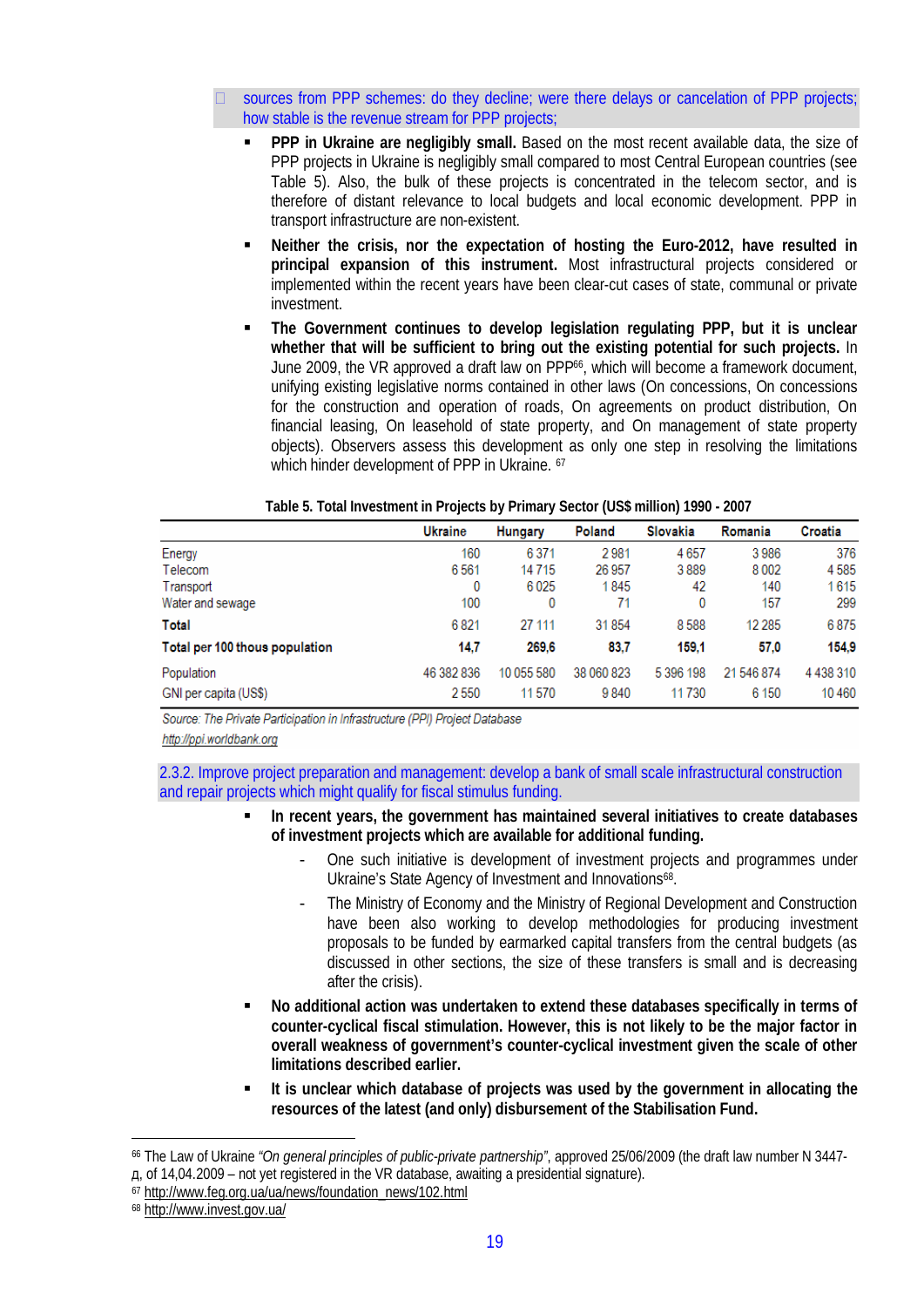### 2.3.3. Promote indirect measures for improving local investments

Local economic development

Business promotion, attracting/keeping inward investments

**Inward investment is slowly recovering; shrinking production has not resulted in major outflow of investors so far.** Through the recent years until the end of third quarter of 2008, Ukraine's financial account remained in surplus, as illustrated on Chart 8. However, in the next two quarters, the outflow of short-term capital created a sharp deficit, exacerbated by outflow of portfolio investors. The FDI also decreased compared to previous periods, but remained positive. Moreover, given its seasonality, the FDI year-to-year dynamics in the first quarter of 2009 was relatively buoyant. The strongest recovery occurred in investment from regional sources – the Russian Federation and Cyprus which intermediates most of Ukraine's off-shore investment.



**Chart 8. Capital Account Balance and its Composition<sup>69</sup>**

**Chart 9. FDI increase by country of origin<sup>70</sup>**



<sup>69</sup> Source: National Bank of Ukraine

70 Source: State Statistics Committee of Ukraine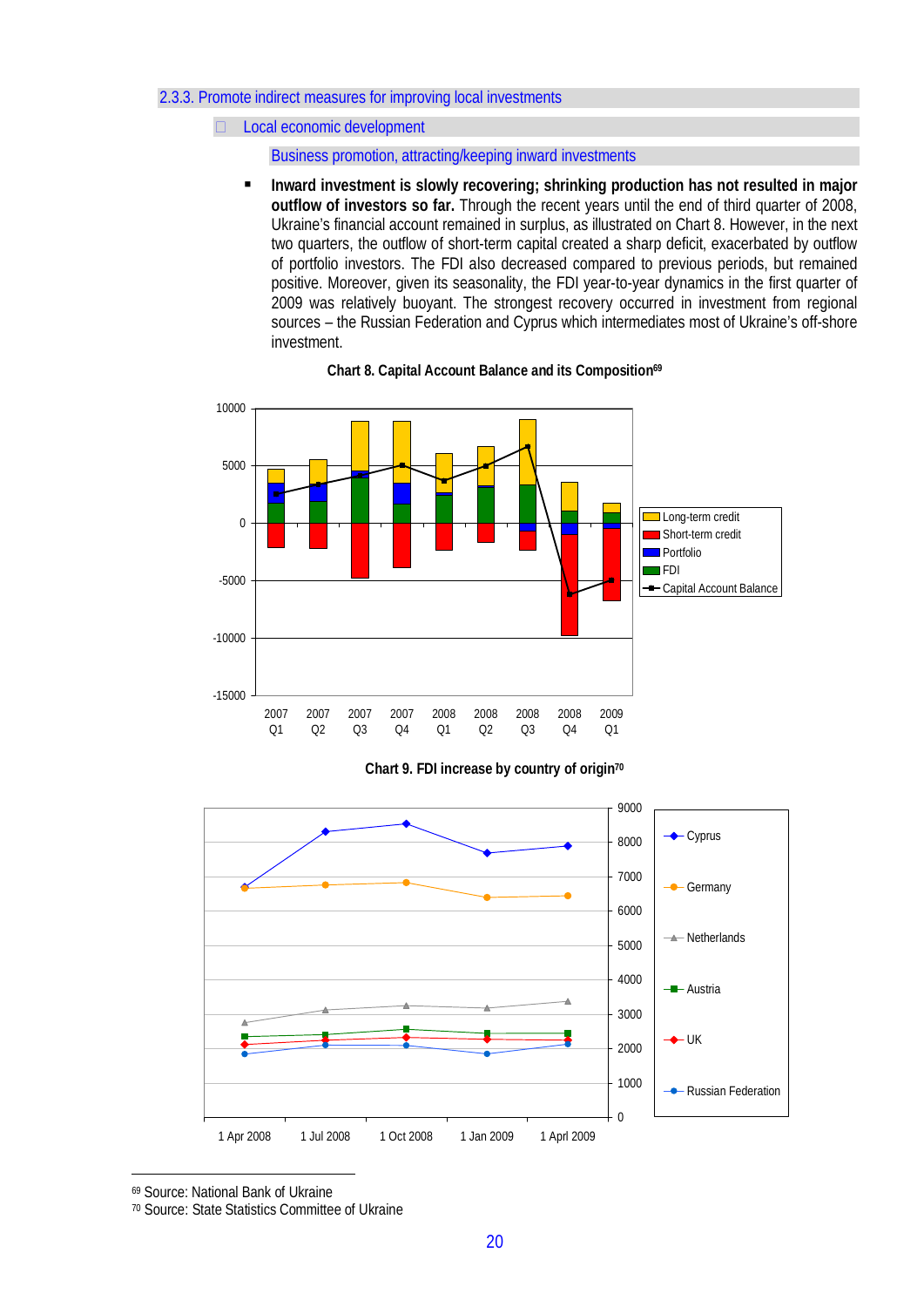- **Local level policies for investment promotion are focused exclusively on lobbying for central level support to specific investors operating on their territories.** Most anti-crisis action plans approved by local administration contain "recommendations" to the central government regarding targeted support to major enterprises in their regions.
- **Central level policies to support investors through the crisis are mainly distortive and do not enhance competitiveness and transparency of the overall business climate. Nondistortive measures are either marginal or declarative.** The key latest central policy decisions affecting entrepreneurship and investment activity – including the failures to implement some of the initiatives – are described below.
	- **- Taxation.**

Proposals for Tax Amnesty. The CMU approved a draft law<sup>71</sup> which would allow taxpayers to declare untaxed incomes during a period of 6 months, to be taxed by a state duty of 4-8% and secured with a set of guarantees from further investigation.

**Proposals for a Single Social Tax**. Ukraine's payroll taxation is fragmented across four off-budget social insurance funds (Pension Fund, Unemployment Fund, Temporary Disability Insurance Fund and Work Injuries Insurance Funds), suffers from complex administration, and has relatively high average rate (estimated at 42%72). This raises costs of compliance and discourages private investment. Since January, Ukrainian government has debated a contradictory proposal to unify these taxes under a single social insurance tax. The point of disagreement was allocation of responsibility for administration of the combined funds to a newly created central agency. As a result, a respective law approved by the VR was vetoed by the President and failed to either override the veto or evolve to eliminate the conflict.

- **- Subsidies to private sector.** In October 2008, the CabMin introduced a series of indirect subsidies to support enterprises in metallurgical and chemical production: a moratorium on increases in railway transportation tariffs and a decrease in prices on coking coal, gas and electricity for such enterprises<sup>73</sup>. The subsidies were introduced as temporary, but were repeatedly extended since that time.<sup>74</sup>
- **- Trade barriers.** In December 2008, the Government attempted applying a 13% increase on all import duties except "critical import" items (explaining this measure by the plummeting current account). In March 2009, after multiple internal and external concerns over its compliance with Ukraine's WTO obligations, the duty was cancelled for all items – except automobiles and refrigerators.
- **- Bureaucratic re-organisation.** The Government has created a special Agency for Foreign Investment, which will take over the supervision of the Ukrainian Centre for Investment Promotion "InvestUkraine" (which was earlier reporting to Ukraine's State Agency for Investment and Innovation). The government also promised to meet every Thursday specifically to discuss investment-related issues, and to open direct hotline for investors to be able to make proposals to Ukrainian government<sup>75</sup>.

<sup>71</sup> Draft Law *"On special procedures for declaring revenues on which there was no payment of taxes/ fees to the budgets of state off-budget funds"*, approved by CMU on 28/04/2009.

[http://www.minfin.gov.ua/control/uk/publish/article?art\\_id=211584&cat\\_id=53608;](http://www.minfin.gov.ua/control/uk/publish/article?art_id=211584&cat_id=53608;) see comments at<http://www.fisco->

inform.com.ua/?module=news&action=view&id=2975.

<sup>72</sup> *Ukraine – Public Finance Review: Creating Fiscal Space for Growth*, Chapter 1, "Why is fiscal space needed for Ukraine?", Para 1.9., World Bank, September 2006.

<sup>73</sup> CMU Resolution No 925, 14/10/2008.

<sup>74</sup><http://ua.korrespondent.net/business/880572/print>

<sup>75</sup><http://www.epravda.com.ua/news/49896b4fb47e5/>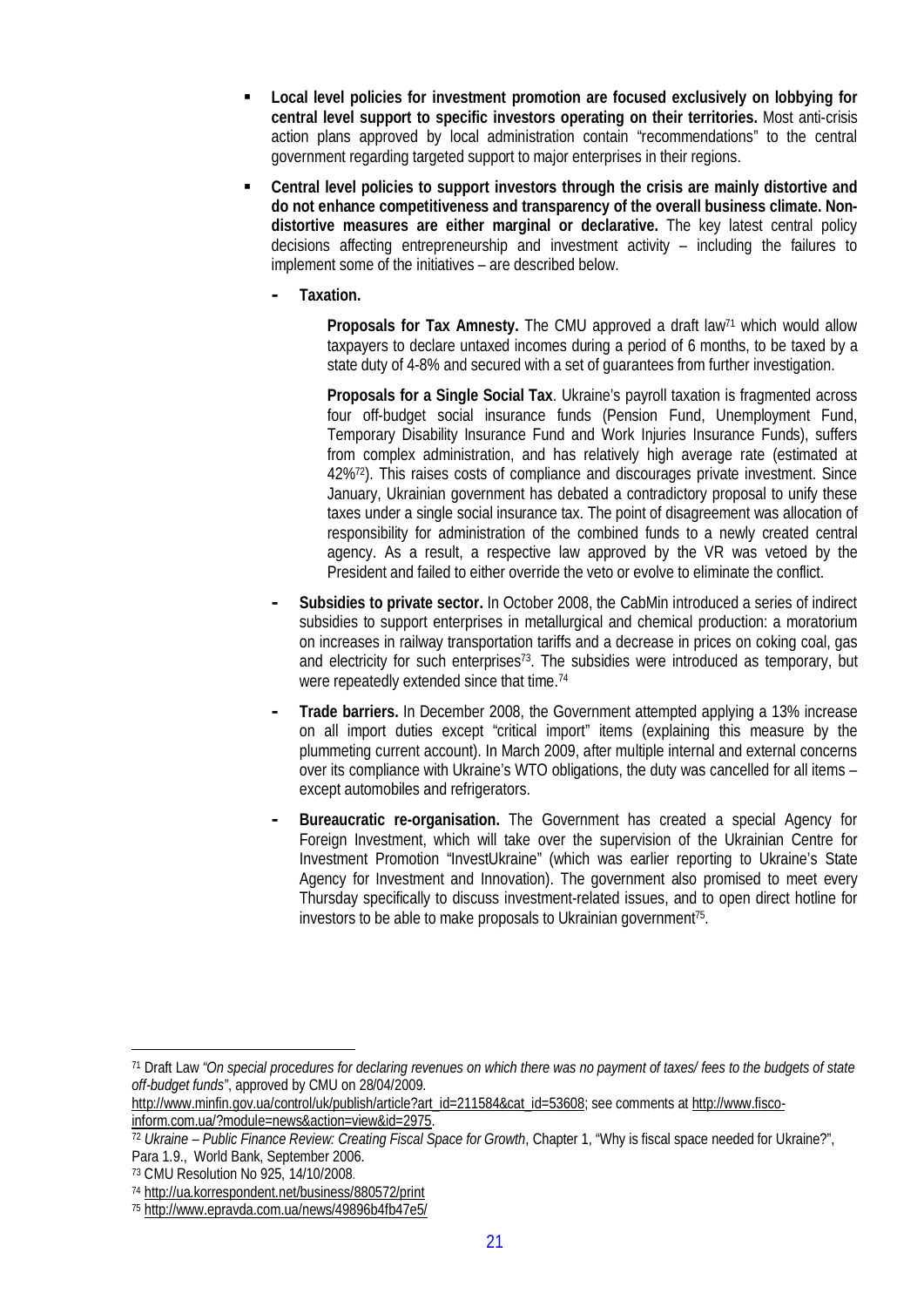

**Chart 10. Capital investment in the sector in Q1 2009 as % of Q1 2008<sup>76</sup>**

## SME development

- **No specific extra funding was allocated on SME development either at national, or at local level.** Although the government declared plans to direct a share of the Stabilisation Fund to small business support, no actual disbursement against these programmes were registered so far.
- **Most local regulatory policies with regard to SME since the beginning of the crisis were focused on pro-cyclical fiscal tightening.** Squeezed by the need to finance protected delegated expenditures, on the one side, and by administrative pressure from the central tax authorities to maintain tax collections, on the other, local administrations are reported to use most available leverages to extract additional funds from local businesses.
- **Central government regulatory policies have mixed implications for the SME. They included:**
	- **- A pro-cyclical increase in the single tax for private entrepreneurs.** Faced with the continued fiscal contraction, and after much debate and protest, the government has increased the single tax on private entrepreneurs by an additional amount payable to the Pension Fund (representing a 62% increase to the maximum tax rate). The single tax, operating in Ukraine since 1999, had been levied at rates established by local governments within centrally specified maximum of UAH 200, and was not increased or indexed since the time of introduction. A portion of this tax (42%, UAH 84) was payable to the Pension Fund, and would be now increased to a minimum of UAH 207,5 – implying an additional UAH 123,5 to a maximum rate.
	- **- Reported administrative pressure on local tax authorities to maintain tax collections.**
	- **- Administrative actions to support certain categories of small businesses vis-à-vis their landlords and larger suppliers**. E.g., in March 2009, the CMU approved a resolution banning any increases in market space rents<sup>77</sup> (it was reported earlier that local market owners have significantly increased rent levels after the crisis).

<sup>76</sup> Source: State Statistics Committee of Ukraine

<sup>77</sup><http://www.rbc.ua/ukr/newsline/2009/03/05/513486.shtml>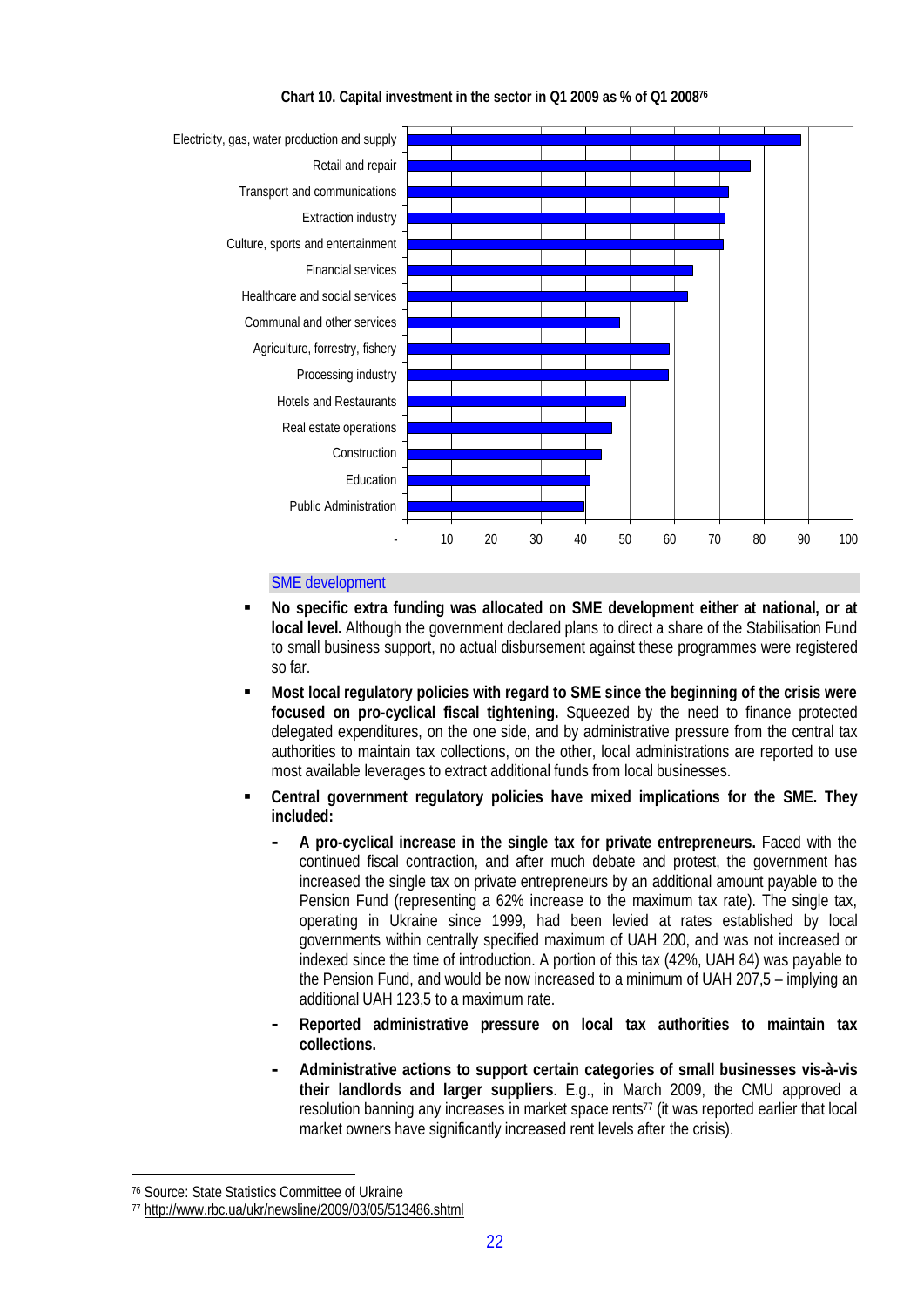- Transparent regulations on local debt and insolvency; special measures for debt recovery, support to smooth cash flow
- $\Box$  Compensation of local budgets for lost financial investments in defaulting banks.
	- **By 1 March 2009, deposits of local governments in commercial banks equaled to UAH 1,6 billion. By that time, local governments already encountered difficulties in recovering a quarter of that amount - UAH 400 million (equal to about 5% of total monthly local revenues)<sup>78</sup> .**
	- **The Government implemented a series of administrative measures to assist local governments in recovering their deposits.**
		- **-** At CabMin's request, the NBU requested commercial banks to ensure primary repayment of deposits to local government authorities<sup>79</sup>.
		- **-** The CabMin has also instructed local governments to stop placing funds on deposits of commercial banks, relocating them to state-owned banks<sup>80</sup>.
	- **Measures to assist local governments encountering increasing amounts of municipal debts were described in earlier sections.**

## 3. Targeting social expenditures

3.1. Have any **measures** been taken or proposed to local governments for **reducing the costs** of social expenditures by **modifying the system of social benefits or services**?

- **Most post-crisis measures related to social protection focused on social insurance programmes, social benefits, subsidies, and privileges - which are financed through deconcentrated central transfers – and therefore do not directly affect local budgets.** Since the beginning of the crisis, the government has considered or implemented the following measures in social protection – all of which are primarily linked with social protection expenditures financed from the central budget:
	- Attempts to amend elements of the pension system, faced by a growing deficit;
	- Release of a strategy to reform social assistance privileges;
	- Release of plans for reform in social benefits;
	- Multiple ad-hoc amendments to the system of social benefits, subsidies and privileges, trying to respond to crisis-related and elections-related pressures (fiscal, social, and political).
- **Note: measures on central programmes of social assistance do have a range of indirect affects on local budgets:**
	- Changes in minimum wage and subsistence levels influence delegated responsibilities and central mandates on local governments (as described in 1.2);
	- Changes in non-cash subsidies and privileges to population (such as a discount on payment of housing and utilities services to low-income population or other subsidised service tariffs for other population categories) are also funded through deconcentrated earmarked transfers to local budgets. However, given the difficulties in estimating the monetary equivalents of these non-cash privileges, it becomes difficult to ensure full and transparent compensation of these costs to local governments;
	- Increase of pension fund contributions for private entrepreneurs is pro-cyclical and bears risks of reshadowing of small local businesses (with resulting losses to local budgets);
	- Changes in social benefits strongly affect household income and, therefore, its social vulnerability, increasing the risks of additional pressures for provision of social services which – as a financial responsibility – are delegated entirely to sub-national budgets.

<sup>78</sup> <http://delo.ua/news/103448/>

<sup>79</sup> NBU Telegram No 40-212/839-1957

<sup>80</sup> CMU Resolution No 52, 28/01//2009,<http://www.fisco-inform.com.ua/?module=news&action=view&id=2197>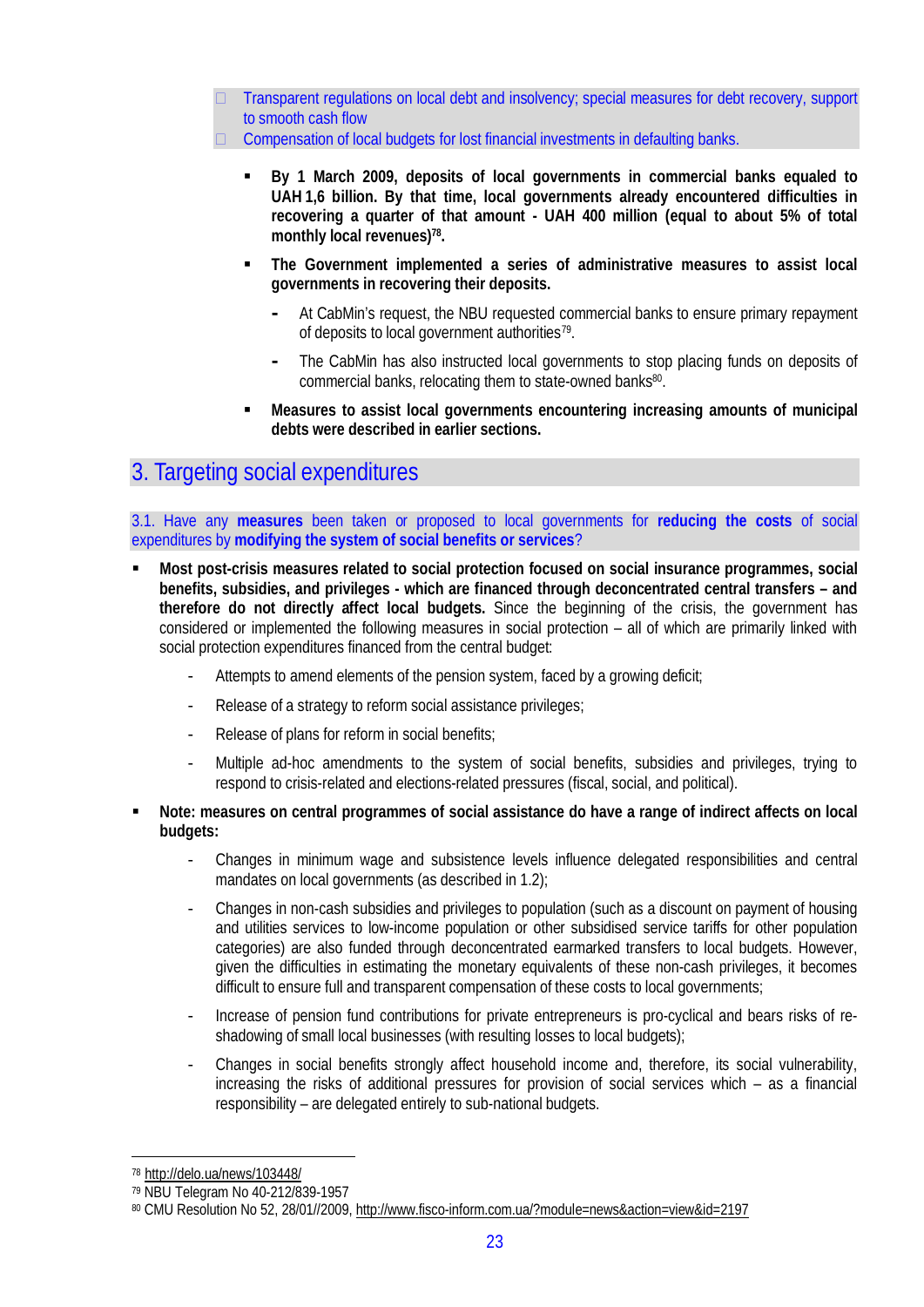- **The changes considered or implemented for modification of the system of social insurance and assistance** are described below.
	- **Release of a strategy to reform social assistance privileges**; In June 2009, the Government has approved and released a "Strategy for Streamlining the System of Social Privileges". Taking steps to sort out existing social privileges by the end of 2009 was requested by the IMF within its crisis-related stand-by agreement. However, the resulting step is assessed by both parties as a rather long shot. The strategy is a policy paper for 2009-2012. Its aims to reduce the amount of categorical privileges (keeping only a few caterogories which are politically sensitive but probably small in the long-run such as war veterans), and to link privileges clearly to income levels. However, the strategy assumes that it will take 2009-2010 to prepare necessary legislation, and that actual changes will be implemented in 2011-12. To a significant extend (and as acknowledged by the IMF), expecting a more immediate action on the highly politically sensitive topic of privileges is not feasible in the run-up to elections<sup>81</sup>.
	- **Development of plans for reform in social benefits**. In parallel, the Government reports of new plans to reform the system of social benefits as a whole, co-operating closely with the WB and the EU. Specific content of the reform is not yet released. However, the Government and the WB report that changes aim to focus the system on the poorest and most in need. Proposals under discussion include a variety of methods of income verification and inspection. The WB advocates a combined approach of income inspection and imputation, given the high share of informal sources in household incomes (experiments with this model were implemented in five oblasts during April-June 2009).82 Earlier, the EU proposed support to development of a new system based on institutionalised tax-benefit micromodel (and disbursed funding to a respective 2.5 year project<sup>83</sup>). However, the likelihood of accepting this approach and micro-modelled tax-benefit system is still unclear.
	- **Multiple ad-hoc amendments to the system of social benefits, subsidies and privileges**, trying to respond to crisis-related and elections-related pressures (fiscal, social, and political). In the post-crisis months, the Government implemented a significant amount of minor amendments to the current approaches to calculation, administration and funding of social benefits, described below.
		- > **Risk management in social insurance payments.**
			- $\rightarrow$  The CMU introduced new rules for inspecting claims of social insurance against temporary disability and work injuries based on a set of criteria assessing the risk of fraudulent claims. The criteria include ranged riskiness of professional activities, diligence in payment of insurance contributions, and diligence in ensuring work safety on enterprises.<sup>84</sup>
			- $\rightarrow$  According to new rules on public works, two refusals to take up proposed public works by unemployed without education and qualified work history will be taken as ground to disqualify such citizens as unemployed.<sup>85</sup>
		- > **Extension of the coverage and level of social insurance schemes to incorporate extra social distress after the crisis**
			- $\rightarrow$  The CMU released some of the existing legal obstacles for receiving temporary unemployment benefits. Earlier, employees fired under "redundancies based on joint agreement of the sides" were not eligible to the benefits, which was sometimes used manipulatively by employers. The new rule will allow redundant employees to claim benefits starting from the 8<sup>th</sup> day of unemployment. 86

<sup>81</sup><http://www.fisco-inform.com.ua/?module=news&action=view&id=3191,> <http://www.fisco-inform.com.ua/?module=news&action=view&id=3114>

<sup>82</sup><http://www.fisco-inform.com.ua/?module=news&action=view&id=2626>

<sup>83</sup><http://socialbenefits-ua.com/>

<sup>84</sup><http://www.fisco-inform.com.ua/?module=news&action=view&id=3139>

<sup>85</sup><http://www.fisco-inform.com.ua/?module=news&action=view&id=2691,>

<http://www.fisco-inform.com.ua/?module=news&action=view&id=2608>

<sup>86</sup><http://www.fisco-inform.com.ua/?module=news&action=view&id=3181>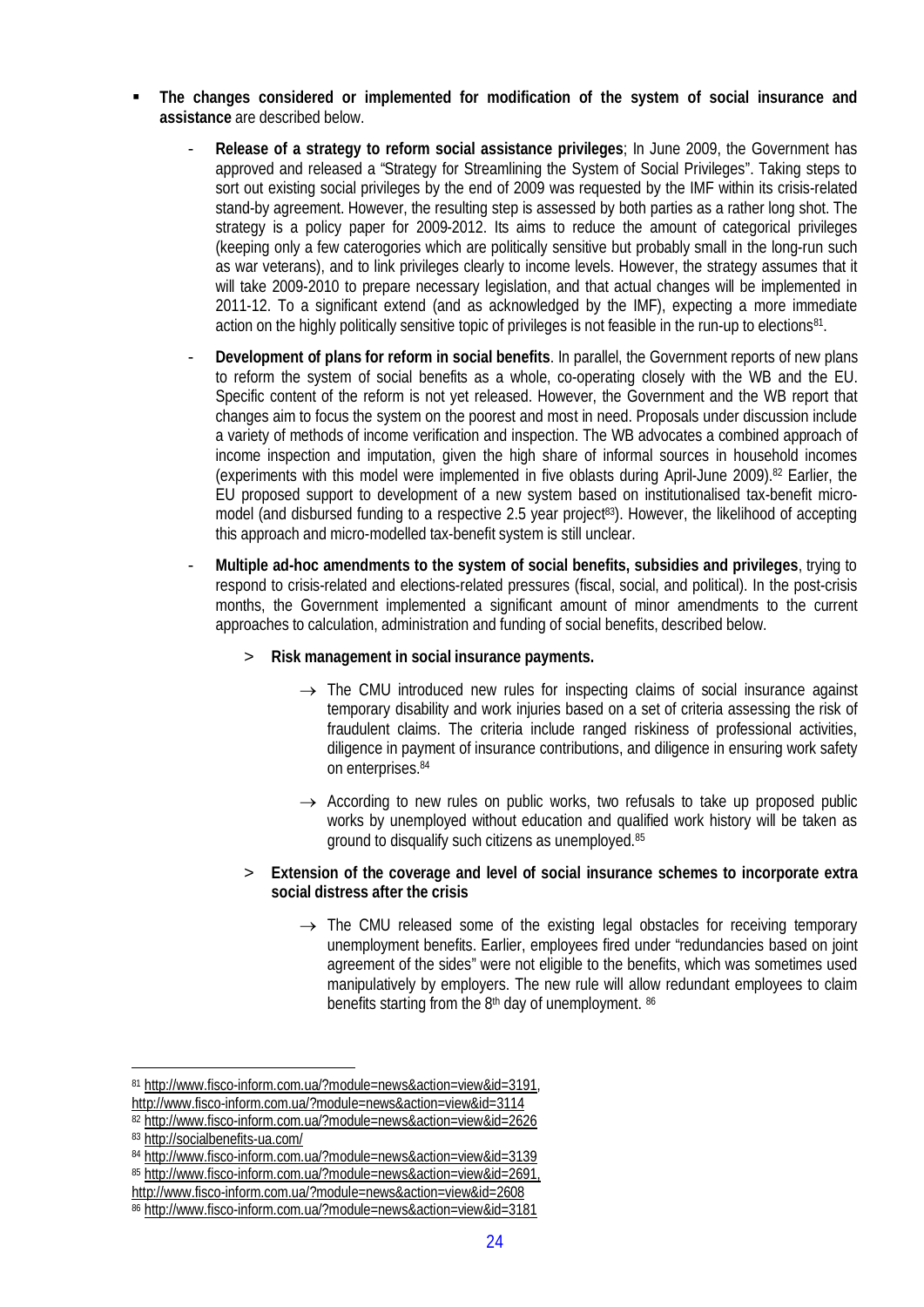- $\rightarrow$  New rules for defining eligibility of households for low income support will base calculations of household income for families with a newly unemployed member on three months of their choice (compared to six latest months, applied earlier). This will allow such households to access social protection much faster and in larger scale.<sup>87</sup>
- $\rightarrow$  New rules will apply to calculation of social benefits for newborn children and for mothers of many children, linking these payments to official subsistence level; earlier, these payments were specified in absolute nominal UAH terms.<sup>88</sup> (this implies that from now on the payment will incorporate any future increases in the subsistence minimum).
- > **Income verification for social benefits and subsidies.**
	- $\rightarrow$  New rules for allocating subsidies on housing and utilities payments for low income families will base on more elaborate procedures for income verification. These will include inspection for major household expenditures (durables costing more than 10 subsistence levels), precedents of detecting undeclared sources of income, and diligence in payment of the unsubsidised share of the due payments.<sup>89</sup>
	- $\rightarrow$  New rules will disqualify households from eligibility for low income support in cases if a household includes a member of working age who is not employed, is not registered as unemployed, and is not studying.<sup>90</sup>
- > **Linking categorical social transfers to income levels:**
	- $\rightarrow$  New rules will introduce an extra amount of child attendance benefits to families with low income<sup>91</sup>
- > **Further extension of privileges despite declared policies:**
	- $\rightarrow$  In parallel with attempts to rationalise social transfers and privileges, the menu of privileges continues to grow – albeit only incrementally. In June 2009, the VR further extended the status of war invalids to people who served in the military during 1941- 1945 despite being of minor age, and those who later became disabled because of a general illness received during their military service.<sup>92</sup>
- **Attempts to address the growing deficit of the Pension Fund.** Official statistics on the Pension Fund budget execution is not publicly available, and is subject to acute political controversy and allegations. At the same time, shrinking labour market and shrinking payroll tax revenues create obvious additional pressures on the Pension Fund balance, which depends almost exclusively on the pay-as-you-go funding. In April, the Government has increased Pension Fund contributions for the private entrepreneurs operating under a simplified tax system (as described earlier in 2.3.3). A discussion about raising the minimum pension age, which resurrected in March 2009, did not lead to any policy decisions. Also in March, the VR approved a specific law, strengthening administrative control over payment discipline for contributions into the Pension Fund<sup>93</sup>.

<sup>87</sup><http://www.fisco-inform.com.ua/?module=news&action=view&id=3147,>

<http://www.fisco-inform.com.ua/?module=news&action=view&id=3007>

<sup>88</sup><http://www.fisco-inform.com.ua/?module=news&action=view&id=2220,>

<http://www.fisco-inform.com.ua/?module=news&action=view&id=2215>

<sup>89</sup><http://www.fisco-inform.com.ua/?module=news&action=view&id=3190,>

<http://www.fisco-inform.com.ua/?module=news&action=view&id=3054,>

<http://www.fisco-inform.com.ua/?module=news&action=view&id=2967>

<sup>90</sup><http://www.fisco-inform.com.ua/?module=news&action=view&id=2507,>

<http://www.fisco-inform.com.ua/?module=news&action=view&id=2505,>

<http://www.fisco-inform.com.ua/?module=news&action=view&id=2508> 91<http://www.fisco-inform.com.ua/?module=news&action=view&id=2963>

<sup>92</sup><http://www.fisco-inform.com.ua/?module=news&action=view&id=3110>

<sup>93</sup> The Law of Ukraine *"On Amending some legislative acts of Ukraine on repayment of arrears to the Pension Fund and on strengthening responsibility over violation of legislation in the area of mandatory state pension insurance"*, No 1074-17, approved 05/03/2009.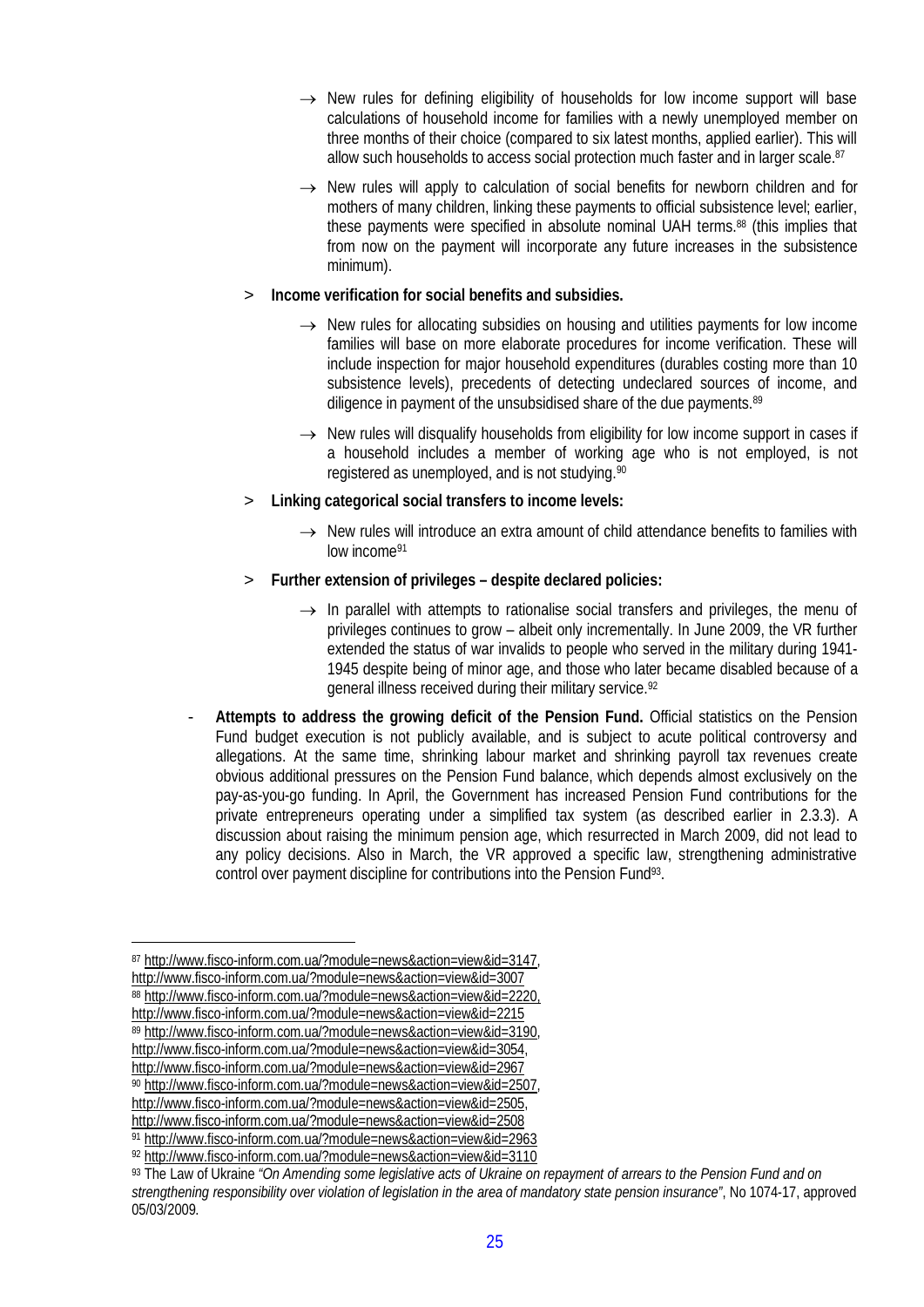## 3.2. **Is the cost** to local government of social benefits and services **rising** as a result of the economic downturn? Which of such cost increase has been the most prominent?

- **No direct costs of social benefits.** As was explained in 3.1., social benefits in Ukraine are fully funded from the central budget, and therefore local governments to not directly bear any costs related to social benefits.
- **No clear evidence of rising costs or demand in social services yet.** The local governments are, however, fully responsible for funding social services to vulnerable population groups and should therefore absorb the costs of any increases in crisis-related vulnerabilities. Since household incomes have dropped considerably after the crisis, it could be reasonable to expect a deterioration in social vulnerability indicators related to (low) household income – and thus a rise in demand for social services. During the economic downturn of the 90s, rapid deterioration of household incomes was indeed found to correlate with increases in consumption of addictive substances, family breakdown, domestic violence, loss of homes etc. However, no objective evidence or research is available to judge whether income drops affect social vulnerability in the same fashion as in the 90s, and how strong is the influence, if any. No official statistics on the levels of social vulnerability – or sociological survey data to this point – is available in public access. In one of the speeches in November 2009, the Minister of Family, Youth and Sports has referred to the growing amount of claims of domestic violence and suicide attempts, but no statistics was quoted<sup>94</sup>. Increases in social vulnerability are also reported by media – albeit also with weak evidence base (e.g. one quoted outcome is increase in abortion rates based on interviews with pharmacy sales specialists and increase in *yandex* (internet search engine) search for "abortion" which raised ten times in first quarter of 2009 compared to same period of last year)<sup>95</sup>.

### 3.3. If so, **does the method of allocation give sufficient priority** to the needs of the poorest households?

 **The current system of allocation of low income support is not well targeted; in fact, most benefits and** subsidies are regressive. According to the research presented by the World Bank<sup>96</sup>, in 2006 only 24% of all types of social assistance were received by the poorest decile (10% of population ranked by income level), and 37% were received by the poorest 20%. By 2007, the latter dropped to 34% (of all assistance received by the 20% poorest population). The failure to reach the poorest is especially pronounced in the largest support programmes such as subsidies for housing and utilities services: in 2007, most of these subsidies were received by the population in the middle income deciles (Chart 11).



**Chart 11. World Bank: the share of the programme budget on Housing and Utilities Subsidies received by income deciles<sup>97</sup>**

<sup>94</sup><http://ling.infostream.ua/view.php?l=rus&docn=439130&q=%CF%D4%CD%C5%DE%C1%C5%CD>

<sup>95</sup><http://www.fisco-inform.com.ua/?module=news&action=view&id=2724>

<sup>96</sup> *"New approaches to social assistance: an academic whim or an urgent necessity?",* presentation by K.Petrina, Senior Social Policy Specialist, Kyiv, 26/03/2009.